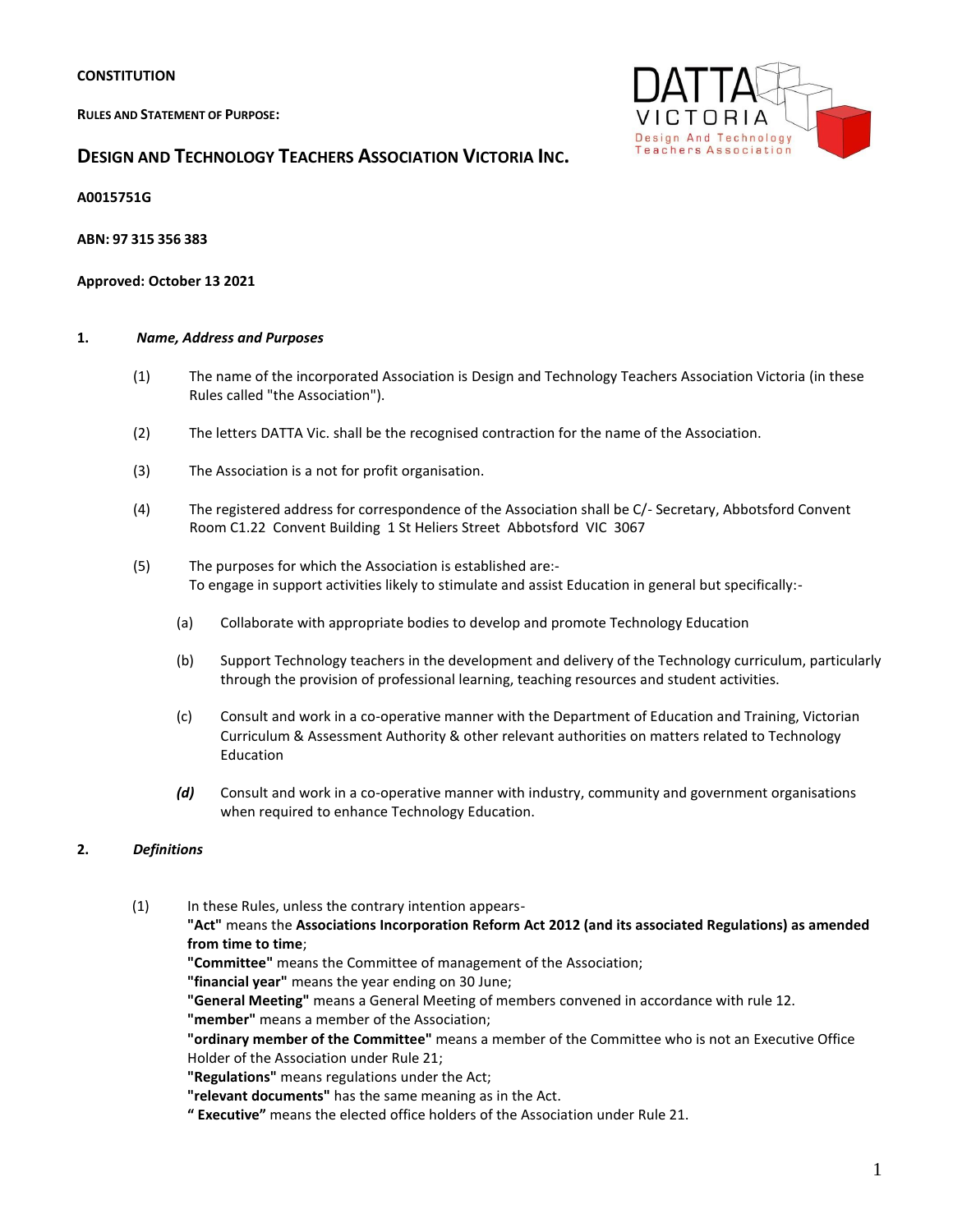- (2) In these Rules, a reference to the Secretary of an Association is a reference--
	- (a) if a person holds office under these Rules as Secretary of the Association--to that person; and
	- (b) in any other case, to the public officer (Secretary) of the Association.

#### **3.** *Powers of Association*

- (1) Subject to the Act, the Association has power to do all things incidental or conducive to achieve its purposes.
- (2) Without limiting subrule (1), the Association may
	- (a) acquire, hold and dispose of real or personal property;
	- (b) open and operate accounts with financial institutions;
	- (c) invest its money in any security in which trust monies may lawfully be invested;
	- (d) raise and borrow money on any terms and in any manner as it thinks fit;
	- (e) secure the repayment of money raised or borrowed, or the payment of a debt or liability;
	- (f) appoint agents to transact business on its behalf;
	- (g) enter into any other contract it considers necessary or desirable.
- (3) The Association may only exercise its powers and use its income and assets (including any surplus) for its purposes.

#### **4.** *Not For Profit Organisation*

- (1) The Association must not distribute any surplus, income or assets directly or indirectly to its members.
- (2) Subrule (1) does not prevent the Association from paying a member
	- (a) reimbursement for expenses properly incurred by the member; or
	- (b) for goods or services provided by member If this is done in good faith on terms no more favourable than if the member was not a member.

# **5.** *Alteration of the Rules*

These Rules and the statement of purposes of the Association must not be altered except in accordance with the Act.

#### **6.** *Membership Application, Categories and Subscriptions*

- (1) Who is eligible to be a member? Any person who supports the purposes of the Association, applies and is approved for membership as provided in these rules is eligible to be a member of the Association.
- (2) Application for membership
	- (1) To apply to become a member of the Association, a person must submit a written application to a committee member stating that the person –
		- (a) wishes to become a member of the Association; and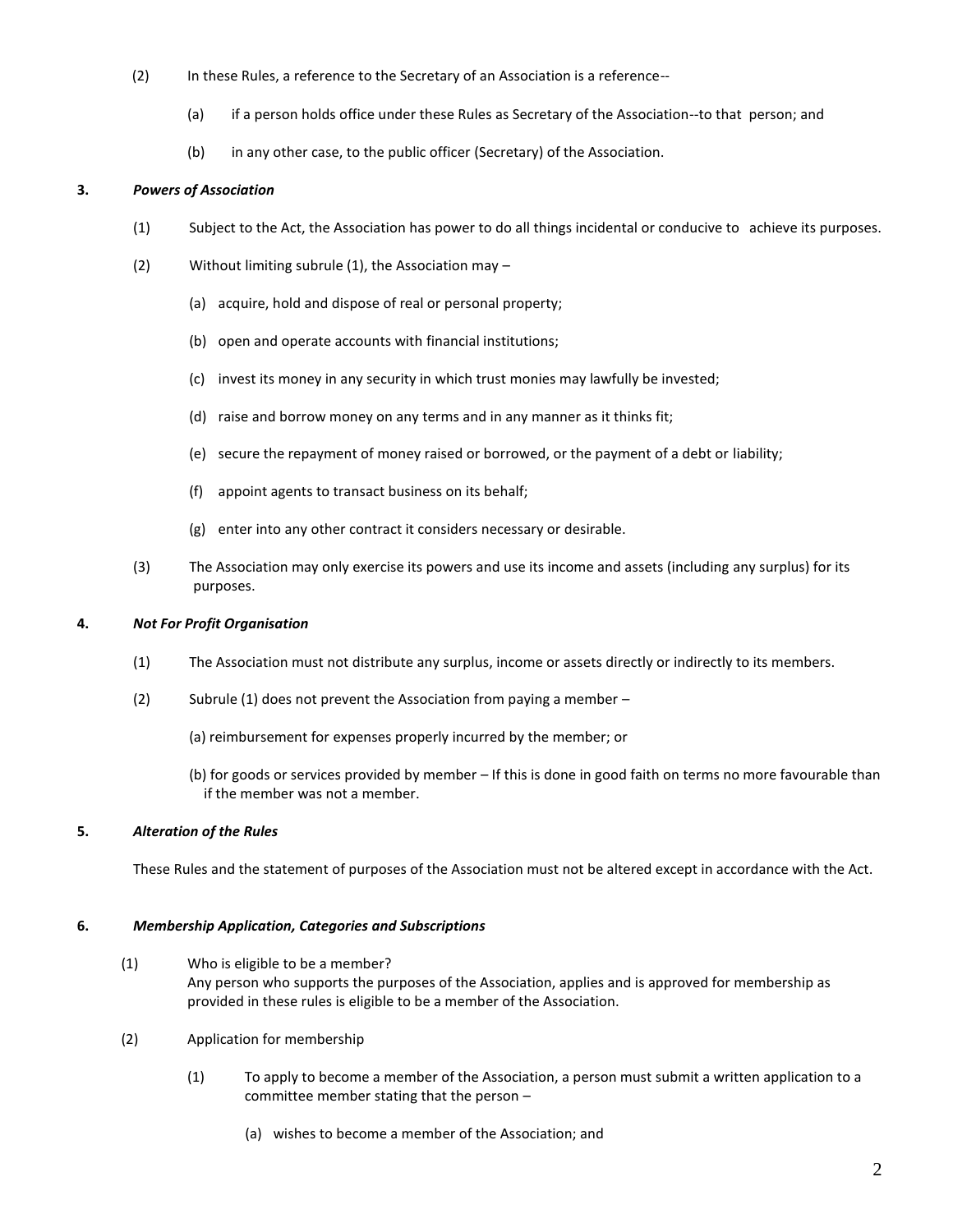- (b) supports the purposes of the Association; and
- (c) agrees to comply with these Rules.
- $(2)$  The application
	- (a) Must be signed by the applicant; and
	- (b) Must be accompanied by the subscription fee.
- (3) Consideration of application
	- (1) As soon as practicable after an application for membership is received, the Committee must decide by resolution whether to accept or reject the application.
	- (2) The Committee must notify the applicant in writing of its decision as soon as practicable after the decision is made.
	- (3) If the Committee rejects the application, it must return any money accompanying the application to the applicant.
	- (4) No reason need be given for the rejection of an application.

# (4) New membership

- (1) If an application for membership is approved by the Committee  $-$ 
	- (a) the resolution to accept the membership must be recorded in the minutes of the committee meeting; and
	- (b) the Secretary must, as soon as practicable, enter the name and address of the new member, and the date of becoming a member, in the register of members.

# (5) Annual subscription fee

- (1) At each annual general meeting, the Association must determine
	- (a) the amount of the annual subscription (if any) for the following financial year; and
- (2) The Association may determine that any new member who joins after the start of a financial year must, for that financial year, pay a fee equal to  $-$ 
	- (a) the full annual subscription; or
	- (b) a pro rata annual subscription based on the remaining part of the financial year; or
	- (c) a fixed amount determined from time to time by the Association.
- (3) The rights of a member (including the right to vote) who has not paid the annual subscription by the due date are suspended until the subscription is paid.
- (6) Membership Categories and Subscriptions
	- (1) A person who applies and is approved for membership as provided in these rules is eligible to be a member of the Association on processing of payment of the annual subscription payable under these Rules;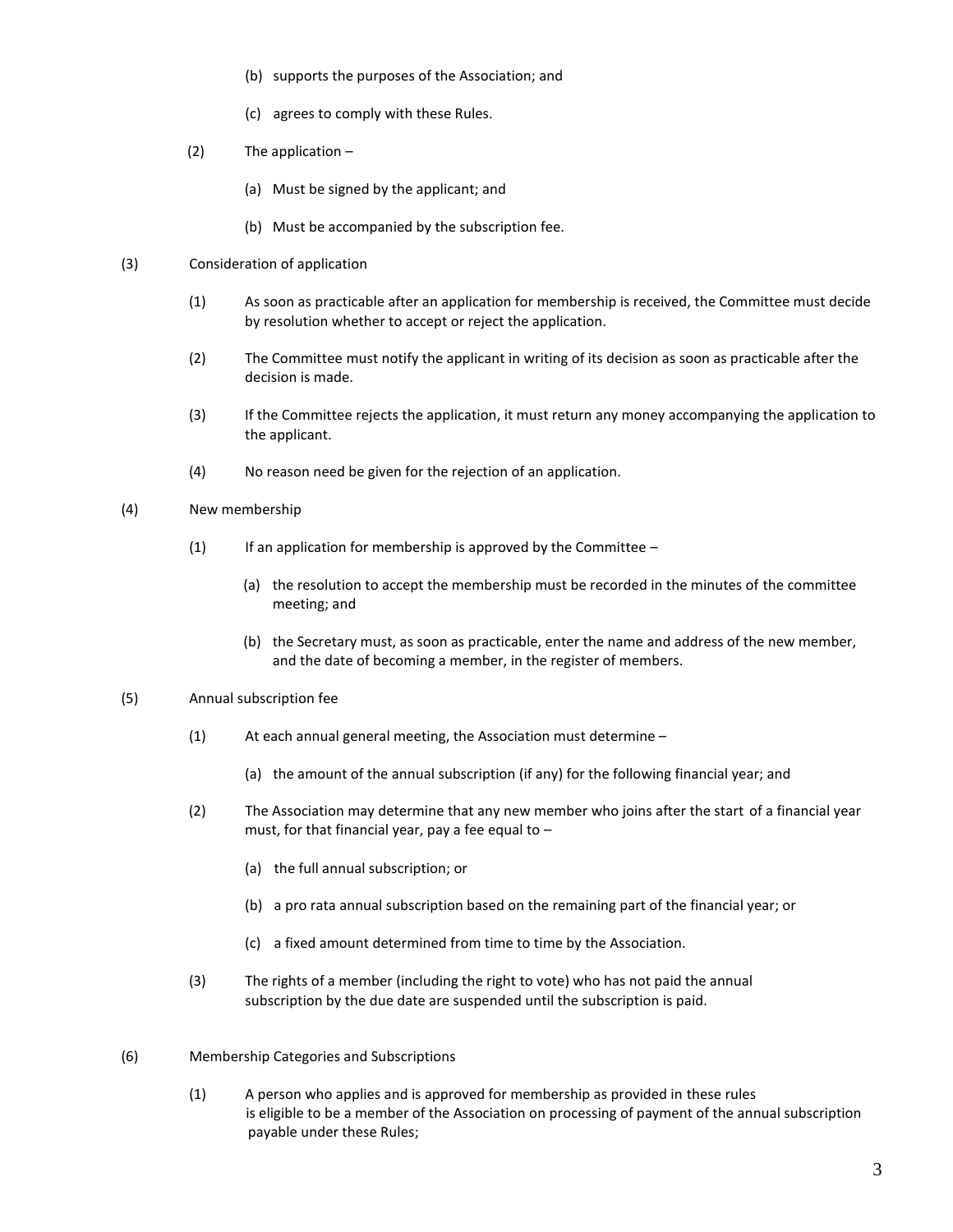- Individual
- Associate: not in paid employment/casual relief teacher/retired/part time (less than 0.5 of full time)
- Primary/Secondary/Tertiary
- P-10 School
- Whole School Membership
	- o Less than 500 students
	- o 500-1500 students
	- o More than1500 + students

Other Categories of Membership:

(a) Honorary Life Member (Award)

Any person who has distinguished themselves by service to this Association or to Technology Education may be elected an Honorary Life Member of the Association. Honorary Life Members shall be nominated by the Executive and elected at a General Meeting. The election shall be decided by vote of those present having full membership. Such vote shall be decided on the voices unless a show of hands is called for. The chairperson shall forthwith declare the result of the election and the person nominated shall be deemed to be elected. No Subscription shall be required for Honorary Life Members.

(b) Pre-service Teacher Membership

 Any person who is undertaking a course of study in Design and Technologies Education shall be entitled to become a Pre-Service Teacher Member. No subscription shall be required for Pre-Service Teacher Members.

#### (7) General rights of members

- (1) A member of the Association who is entitled to vote has the right
	- (a) to receive notice of general meetings and of proposed special resolutions in the manner and time prescribed by these Rules; and
	- (b) to submit items of business for consideration at a general meeting; and
	- (c) to attend and be heard at general meetings; and
	- (d) to vote at a general meeting; and
	- (e) to have access to the minutes of general meetings and other documents of the Association as provided under rule 75; and
	- (f) the right to serve and become an officer on the Committee
	- (g) to inspect the register of members.
- (2) A Member is entitled to vote if
	- (a) more than 10 business days have passed since he or she became a member of the Association; and
	- (b) the member's membership rights are not suspended for any reason.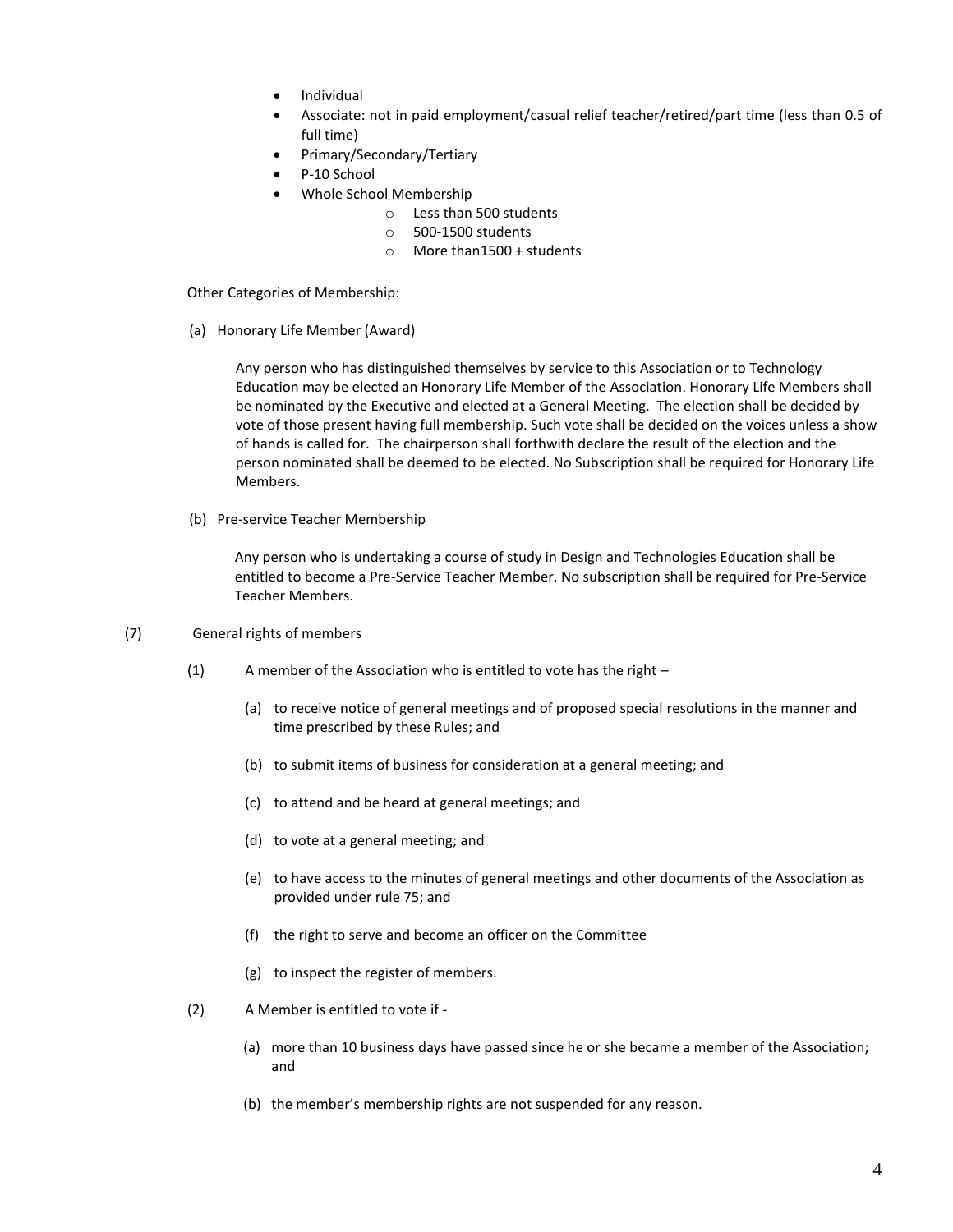- (8) Associate members
	- (1) Association members of the Association are defined by the membership in Membership Categories (Section 4 (6))

(a) Associate members have the same voting rights as other members.

#### (9) Rights not transferable

The rights of a member are not transferable and end when membership ceases.

- (10) Ceasing membership
	- (1) The membership of a person ceases on resignation, expulsion or death.
	- (2) If a person ceases to be a member of the Association, the Secretary must, as soon as practicable, enter the date the person ceased to be a member in the register of members.

#### (11) Resigning as a member

(1) A member may resign by notice in writing given to the Association.

Note

(2) A member is taken to have resigned if their annual subscription is more than 12 months in arrears (Section 4.5.3)

#### (12) Register of Members

- (1) The Secretary must keep and maintain a register of members that includes
	- (a) for each current member
		- (i) the member's name;
		- (ii) the address for notice last given by the member;
		- (iii) the date of becoming a member;
		- (iv) if the member is an associate member, a note to that effect;
		- (v) any other information determined by the Committee; and

(b) for each former member, the date of ceasing to be a member.

(2) Any member may, at a reasonable time and free of charge, inspect the register of members.

Note

Under section 59 of the Act, access to the personal information of a person recorded in the register of members may be restricted in certain circumstances. Section 58 of the Act provides that it is an offence to make improper use of information about a person obtained from the Register of Members.

(4) A member may make a copy of entries in the register, upon request to the Executive and at the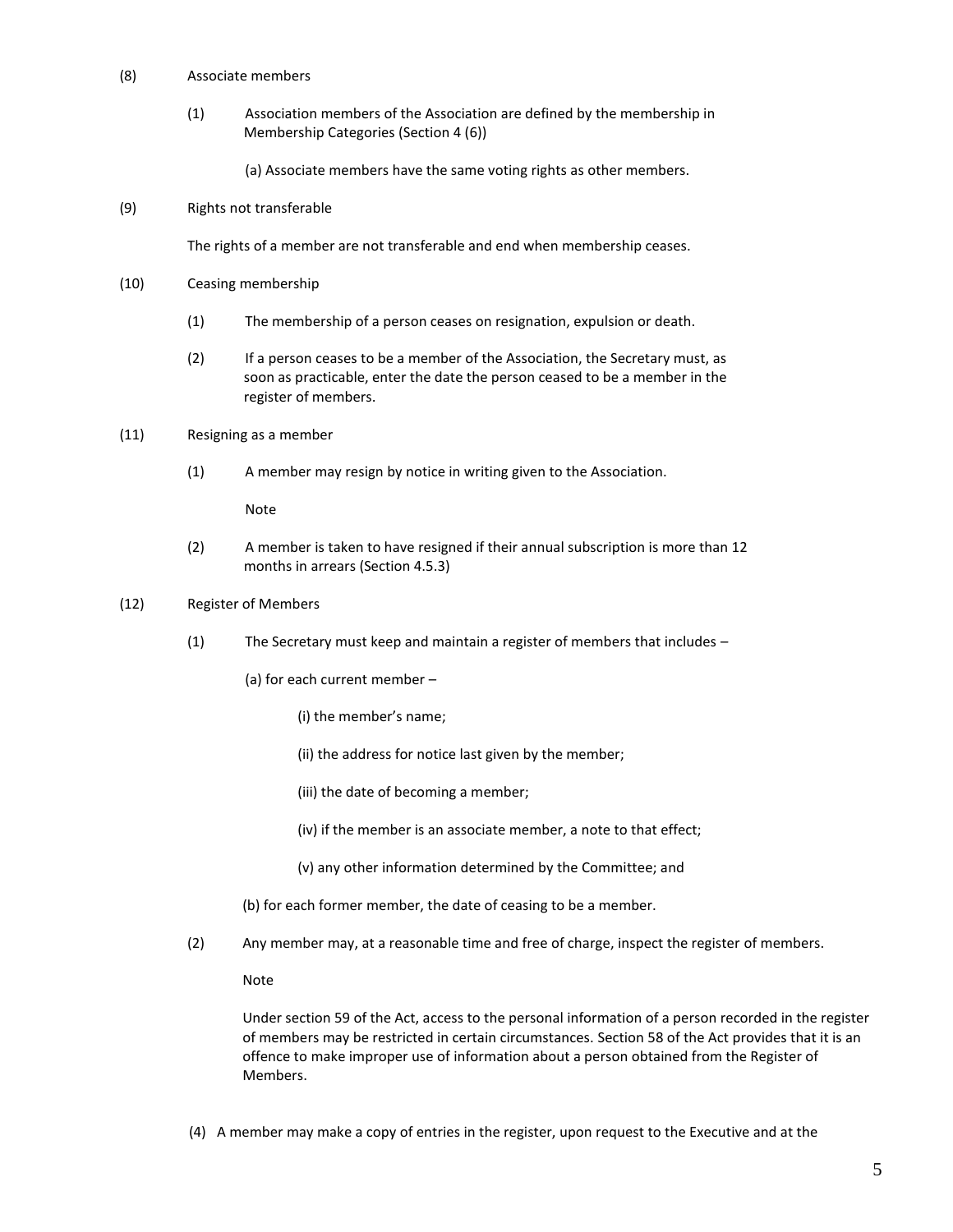discretion of the Executive; provided that the member can prove that the information is required for Association business.

- (5) To protect the privacy of members' details, non-members of the Association are not able to inspect the register.
- (13) Forfeiture of Membership is detailed as follows:

All members will be deemed to have lapsed and members resigned if subscriptions become more than three months in arrears.

- (14) Membership fees are detailed as follows:
	- (a) An Annual Subscription shall be paid according to each category of membership. The Annual Subscription in each case shall be such sum as may be determined by an Annual General Meeting, or at a Special General Meeting called for that purpose.
	- (b) Membership shall be for the period of twelve months to be calculated from January  $1<sup>st</sup>$  each year.

#### **7.** *Disciplinary action and grievance procedure*

(1) Grounds for taking disciplinary action

The Association may take disciplinary action against a member in accordance with this Division if it is determined that the member –

- (a) Has failed to comply with these Rules; or
- (b) Refuses to support the purposes of the Association; or
- (c) Has engaged in conduct prejudicial to the Association.

#### (2) Disciplinary subcommittee

- (1) If the Committee is satisfied that there are sufficient grounds for taking disciplinary action against a member, the Committee must appoint a disciplinary subcommittee to hear the matter and determine what action, if any, to take against the member.
- (2) The members of the disciplinary subcommittee
	- (a) may be Committee members, members of the Association or anyone else; but
	- (b) must not be biased against, or in favour of, the member concerned.

#### (3) Notice to member

- (1) Before disciplinary action is taken against a member, the Secretary must give written notice to the member –
	- (a) stating that the Association proposes to take disciplinary action against the member; and
	- (b) stating the grounds for the proposed disciplinary action; and
	- (c) specifying the date, place and time of the meeting at which the disciplinary subcommittee intends to consider the disciplinary action (the **disciplinary meeting**); and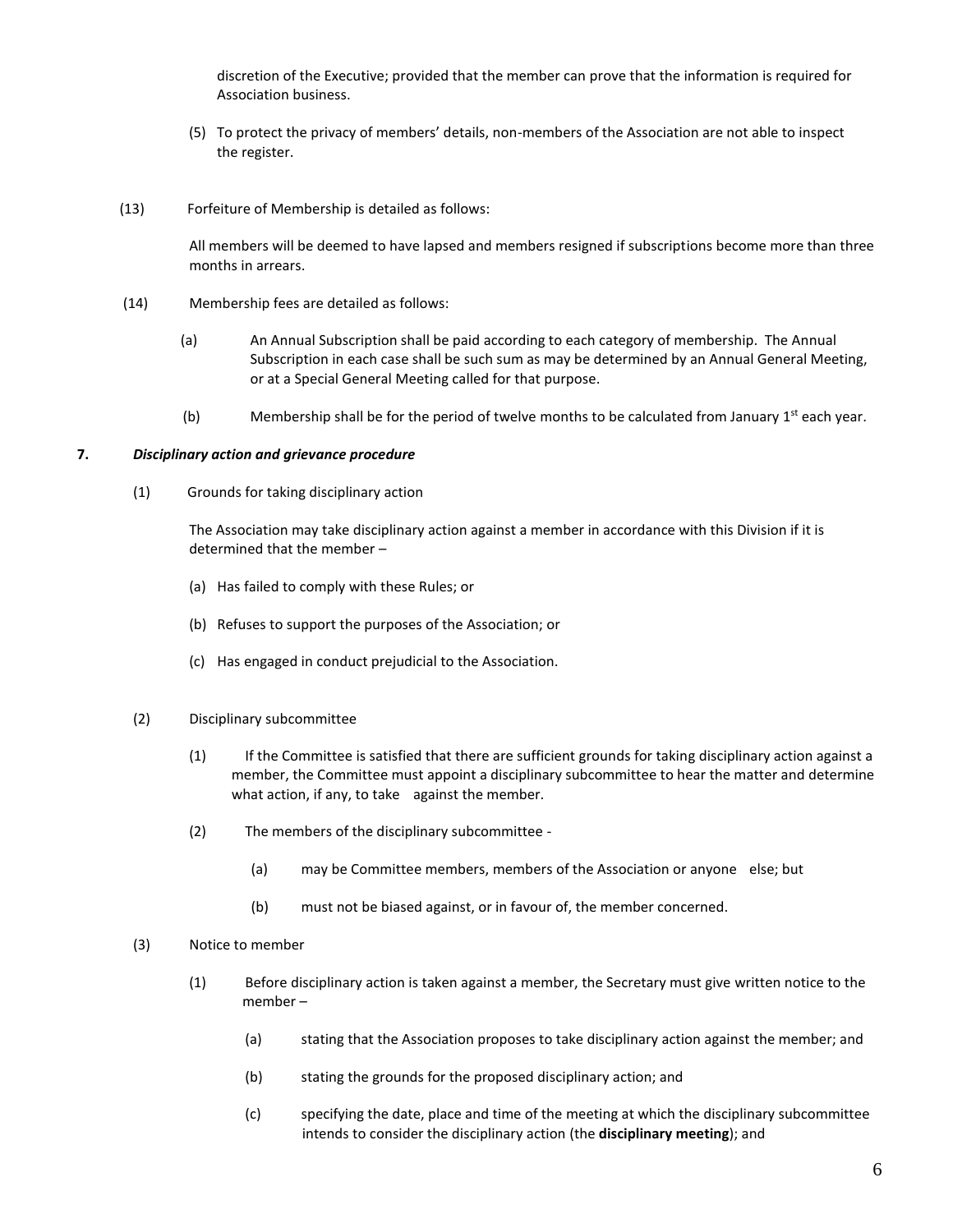- (d) advising the member that he or she may do one or both of the following
	- (i) attend the disciplinary meeting and address the disciplinary subcommittee at that meeting;
	- (ii) give a written statement to the disciplinary subcommittee at any time before the disciplinary meeting; and
- (e) setting out the member's appeal rights under rule 23.
- (2) The notice must be given no earlier than 28 days, and no later than 14 days, before the disciplinary meeting is held.
- (4) Decision of subcommittee
	- (1) At the disciplinary meeting, the disciplinary subcommittee must
		- (a) give the member an opportunity to be heard; and
		- (b) consider any written statement submitted by the member.
	- (2) After complying with subrule (1), the disciplinary subcommittee may  $-$ 
		- (a) take no further action against the member; or
		- (b) subject to subrule (3)
			- (i) reprimand the member; or
			- (ii) suspend the membership rights of the member for a specified period; or
			- (iii) expel the member from the Association.
	- (3) The disciplinary subcommittee may not fine the member.
	- (4) The suspension of membership rights or the expulsion of a member by the disciplinary subcommittee under this rule takes effect immediately after the vote is passed.
- (5) Appeal Rights
	- (1) A person whose membership rights have been suspended or who has been expelled from the Association under rule 22 may give notice to the effect that he or she wishes to appeal against the suspension or expulsion.
	- (2) The notice must be in writing and given
		- (a) to the disciplinary subcommittee immediately after the vote to suspend or expel the person is taken; or
		- (b) to the Secretary not later than 48 hours after the vote
	- (3) If a person has given notice under subrule (2), a disciplinary appeal meeting must be convened by the Committee as soon as practicable, but in any event not later than 21 days, after the notice is received.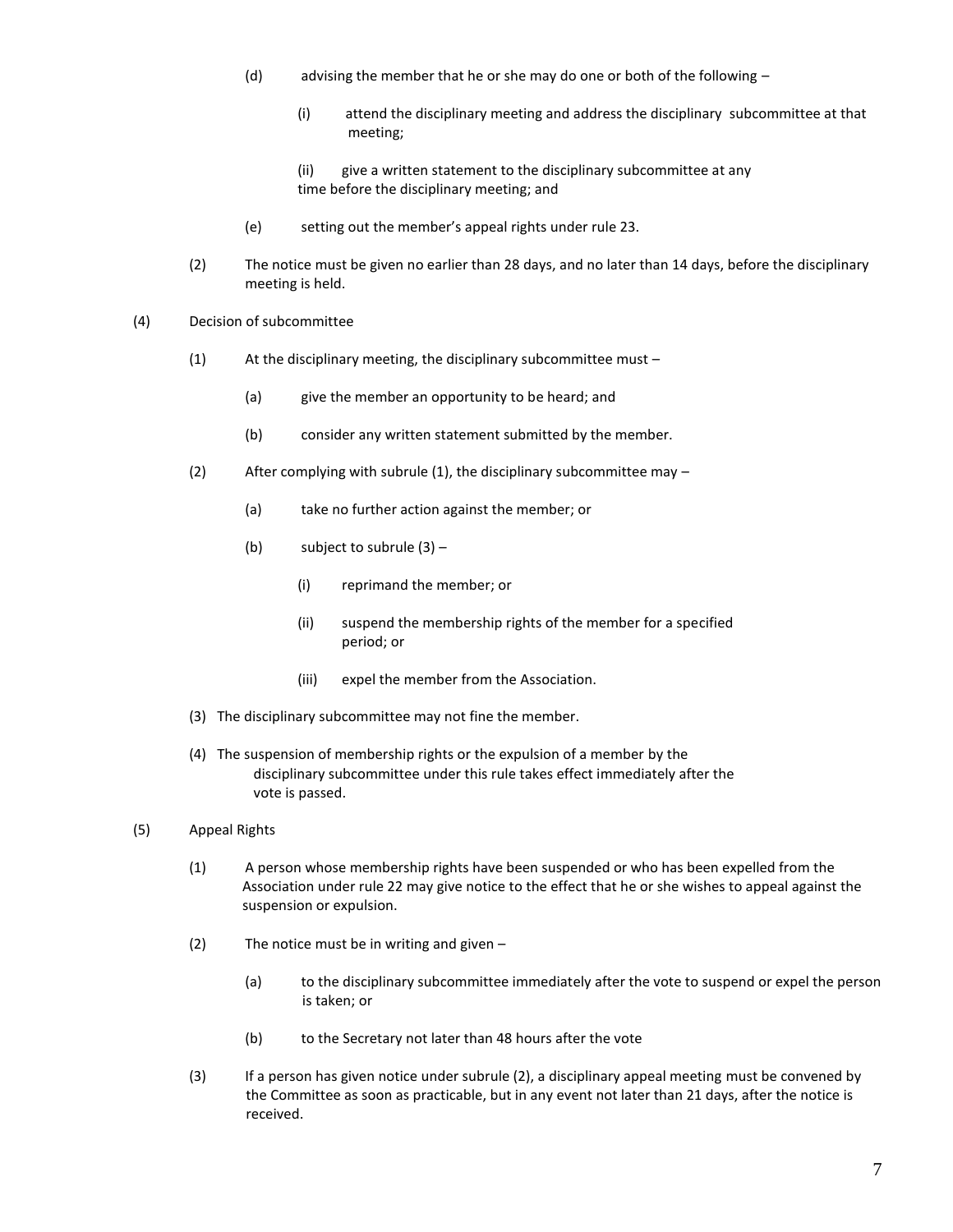- (4) Notice of the disciplinary appeal meeting must be given to each member of the Association who is entitled to vote as soon as practicable and must –
	- (a) specify the date, time and place of the meeting; and
	- (b) state
		- (i) the name of the person against whom the disciplinary action has been taken; and
		- (ii) the grounds for taking that action; and
		- (iii) that at the disciplinary appeal meeting the members present must vote on whether the decision to suspend or expel the person should be upheld or revoked.
- (6) Conduct of disciplinary appeal meeting
	- (1) At a disciplinary appeal meeting
		- (a) no business other than the question of the appeal may be conducted; and
		- (b) the Committee must state the grounds for suspending or expelling the member and the reasons for taking that action; and
		- (c) the person whose membership has been suspended or who has been expelled must be given an opportunity to be heard.
	- (2) After complying with subrule (1), the members present and entitled to vote at the meeting must vote by secret ballot on the question of whether the decision to suspend or expel the person should be upheld or revoked.
	- (3) A member may not vote by proxy at the meeting.
	- (4) The decision is upheld if not less than three quarters of the members voting at the meeting vote in favour of the decision.

#### Grievance procedure

- (7) Application
	- (1) The grievance procedure set out in this Division applies to disputes under these Rules between
		- (a) a member and another member;
		- (b) a member and the Committee;
		- (c) a member and the Association.
	- (2) A member must not initiate a grievance procedure in relation to a matter that is the subject of a

disciplinary procedure until the disciplinary procedure has been completed.

(8) Parties must attempt to resolve the dispute

The parties to a dispute must attempt to resolve the dispute between themselves within 14 days of the dispute coming to the attention of each party.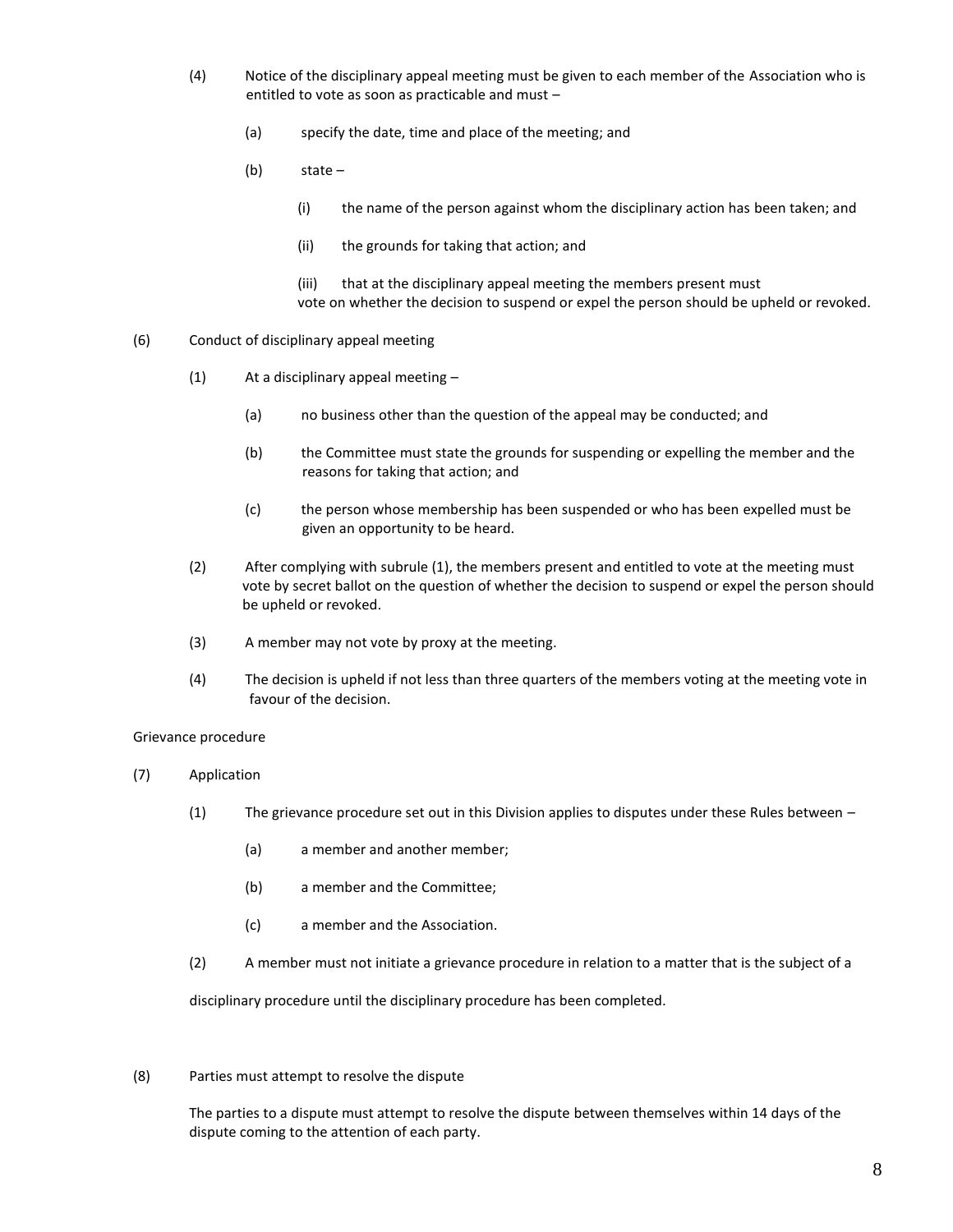#### (9) Appointment of mediator

(1) If the parties to a dispute are unable to resolve the dispute between themselves within the time required by rule 26, the parties must within 10 days –

- (a) notify the Committee of the dispute; and
- (b) agree to or request the appointment of a mediator; and
- (c) attempt in good faith to settle the dispute by mediation.
- (2) The mediator must be
	- (a) a person chosen by agreement between the parties; or
	- (b) in the absence of agreement
		- (i) if the dispute is between a member and another member a person appointed by the Committee; or
		- (ii) if the dispute is between a member and the Committee or the Association a person appointed or employed by the Dispute Settlement Centre of Victoria.
- (3) A mediator appointed by the Committee may be a member or former member of the Association but in any case must not be a person who –
	- (a) has a personal interest in the dispute; or
	- (b) is biased in favour of or against any party.
- (10) Mediation process
	- (1) The mediator to the dispute, in conducting the mediation, must  $-$ 
		- (a) give each party every opportunity to be heard; and
		- (b) allow due consideration by all arties of any written statement submitted by any party; and
		- (c) ensure that natural justice is accorded to the parties throughout the mediation process.
	- (2) The mediator must not determine the dispute.
- (11) Failure to resolve dispute by mediation

If the mediation process does not resolve the dispute, the parties may seek to resolve the dispute in accordance with the Act or otherwise at law.

#### **9.** *Annual General Meetings*

- (1) The Committee may determine the date, time and place of the Annual General Meeting of the Association at a date prior to October 31.
	- (a) 14 (fourteen) days clear notice of an AGM must be given to all members and associates.
	- (b) Notification of an AGM may be given either by mail or in electronic format.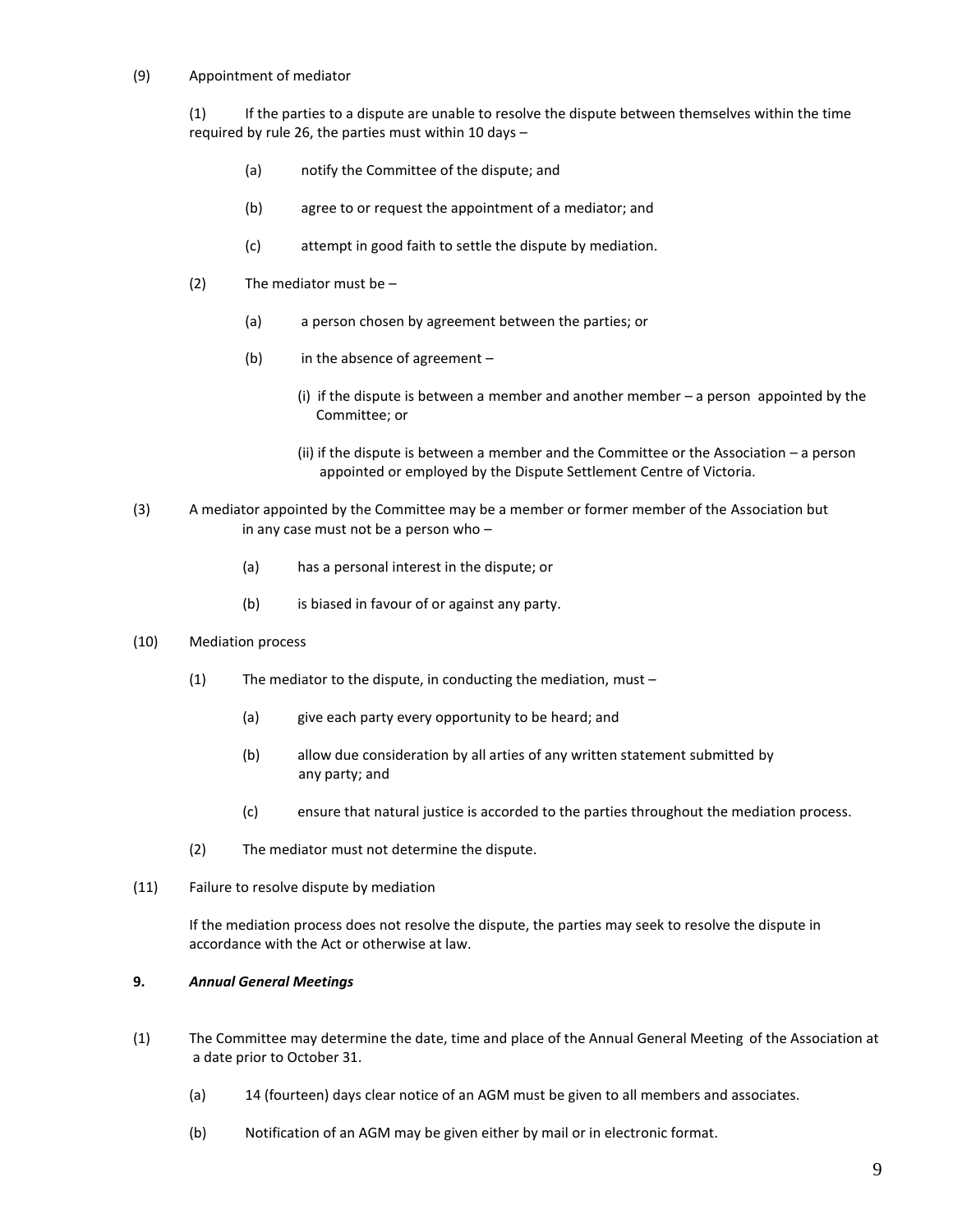- (2) The notice convening the Annual General Meeting must specify that the meeting is an Annual General Meeting.
- (3) The ordinary business of the Annual General Meeting shall be-
	- (a) to confirm the minutes of the previous Annual General Meeting and of any General Meeting held since that meeting; and
	- (b) to receive from the Committee reports upon the activities of the Association during the last preceding financial year; and
	- (c) to elect the Executive of the Association and the ordinary members of the Committee; and
	- (d) to receive and consider the statement submitted by the Association in accordance with Part 3 (71) of the Act
	- (e) to receive from the Treasurer the audited financial reports during the last preceding financial year.
	- (f) To confirm and vary amounts of the annual subscription or membership fee.
- (4) The Annual General Meeting may conduct any special business of which notice has been given in accordance with these Rules.
- (5) The rules that govern a quorum for the Annual General Meeting will follow the Quorum at General Meeting rules as outlined in Section 13.

#### **10.** *Special General Meetings*

- (1) In addition to the Annual General Meeting, any other General Meetings may be held in the same year.
- (2) All General Meetings other than the Annual General Meeting are Special General Meetings.
- (3) The Committee may, whenever it thinks fit, convene a Special General Meeting of the Association.
- (4) The Committee must, on the request in writing of members representing not less than 5 per cent of the total number of members, convene a Special General Meeting of the Association.
- (5) The request for a Special General Meeting must--
	- (a) state the objects of the meeting and any resolutions to be proposed; and
	- (b) be signed by the members requesting the meeting; and
	- (c) be sent to the address of the Secretary.
- (7) If the Committee does not cause a Special General Meeting to be held within one month after the date on which the request is sent to the address of the Secretary, the members making the request, or any of them, may convene a Special General Meeting to be held not later than 3 months after that date.
- (8) If a Special General Meeting is convened by members in accordance with this rule, it must be convened in the same manner so far as possible as a meeting convened by the Committee and all reasonable expenses incurred in convening the Special General Meeting must be refunded by the Association to the persons incurring the expenses.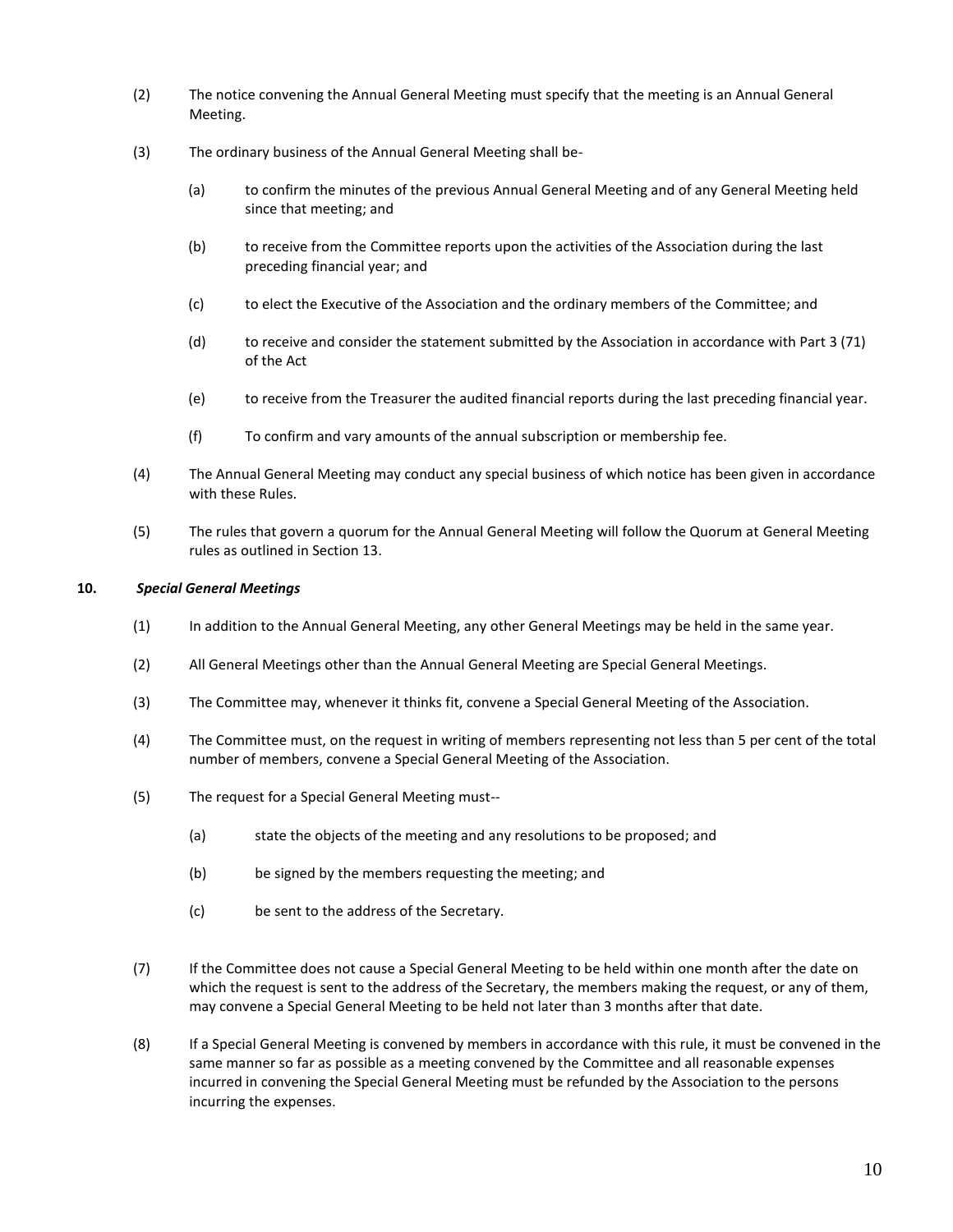(9) The rules that govern a quorum for the Special General Meeting will follow the Quorum at General Meeting rules as outlined in Section 13.

# **11.** *Special Business*

All business that is conducted at a Special General Meeting and all business that is conducted at the Annual General Meeting, except for business conducted under the rules as ordinary business of the Annual General Meeting, is deemed to be special business.

# **12.** *Notice of General Meetings*

- (1) The Secretary of the Association, at least 14 days, or if a special resolution has been proposed at least 21 days, before the date fixed for holding a General Meeting of the Association, must cause to be sent to each member of the Association, a notice stating the place, date and time of the meeting and the nature of the business to be conducted at the meeting.
- (2) If a special resolution is to be proposed, the notice must:
	- (a) state in full the proposed resolution; and
	- (b) state the intention to propose the resolution.
- (3) Notice may be sent--
	- (a) by prepaid post to the address appearing in the register of members; or
	- (b) if the member requests, by facsimile transmission or electronic transmission.
- (4) No business other than that set out in the notice convening the meeting may be conducted at the meeting.
- (5) A member intending to bring any business before a meeting may notify the Secretary in writing, or by electronic transmission, of that business. The Secretary must include that business in the notice calling the next General Meeting.

#### **13.** *Quorum at General Meetings*

- (1) No item of business may be conducted at a General Meeting unless a quorum of members entitled under these Rules to vote is present at the time when the meeting is considering that item.
- (2) Five members personally present (being members entitled under these Rules to vote at a General Meeting) constitute a quorum for the conduct of the business of a General Meeting.
- (3) If, within half an hour after the appointed time for the commencement of a General Meeting, a quorum is not present-
	- (i) in the case of a meeting convened upon the request of members-- the meeting must be dissolved; and
	- (ii) in any other case--the meeting shall stand adjourned to the same day in the next week at the same time and (unless another place is specified by the Chairperson at the time of the adjournment or by written notice to members given before the day to which the meeting is adjourned) at the same place.
- (4) If at the adjourned meeting the quorum is not present within half an hour after the time appointed for the commencement of the meeting, the members personally present (being not less than 3) shall be a quorum.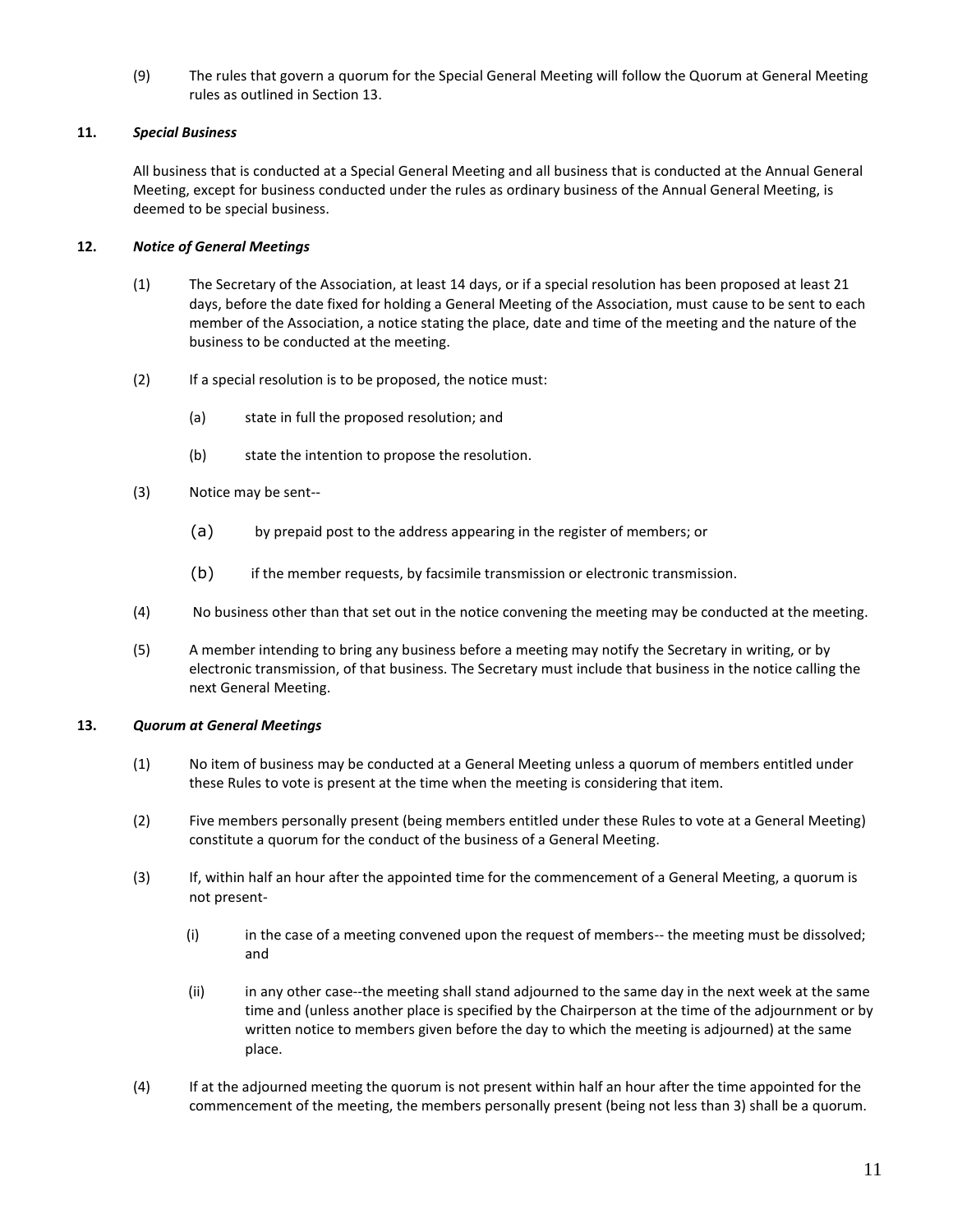#### **14.** *Presiding at General Meetings*

- (1) The President, or in the President's absence, one of the Vice-Presidents, shall preside as Chairperson at each General Meeting of the Association.
- (2) If the President and the Vice-Presidents are absent from a General Meeting, or are unable to preside, the members present must select one of their number to preside as Chairperson.

#### **15.** *Adjournment of Meetings*

- (1) The person presiding may, with the consent of a majority of members present at the meeting, adjourn the meeting from time to time and place to place.
- (2) No business may be conducted at an adjourned meeting other than the unfinished business from the meeting that was adjourned.
- (3) If a meeting is adjourned for 14 days or more, notice of the adjourned meeting must be given in accordance with rule 12. (4) Except as provided in sub-rule (3), it is not necessary to give notice of an adjournment or of the business to be conducted at an adjourned meeting.

# **16.** *Voting at General Meetings*

- (1) Upon any question arising at a General Meeting of the Association, the allocation of voting rights will be allocated according to the appropriate membership category (also as outlined in Appendix 3).
	- $\bullet$  Individual 1 member voting right
	- Associate  $-1$  member voting right
	- Schools and Institutions
	- Primary School 2 voting rights for the school (determined by the school)
	- Secondary School 3 voting rights (determined by the school)
	- Tertiary Institution 1 voting right (determined by the institution)
- (2) All votes must be given personally or by proxy (see appendix 2).
- (3) In the case of an equality of voting on a question, the Chairperson of the meeting is entitled to exercise a second or casting vote.
- (4) A member is entitled to vote at a General Meeting if all moneys due and payable by the member to the Association have been paid, other than the amount of the annual subscription payable in respect of the current financial year.

#### **17.** *Poll at General Meetings*

- (1) If at a meeting a poll on any question is demanded by not less than 3 members, it must be taken at that meeting in such manner as the Chairperson may direct and the resolution of the poll shall be deemed to be a resolution of the meeting on that question.
- (2) A poll that is demanded on the election of a Chairperson or on a question of an adjournment must be taken immediately and a poll that is demanded on any other question must be taken at such time before the close of the meeting as the Chairperson may direct.

#### **18.** *Manner of Determining Whether Resolution Carried*

If a question arising at a General Meeting of the Association is determined on a show of hands-

(a) a declaration by the Chairperson that a resolution has been-

(i) carried; or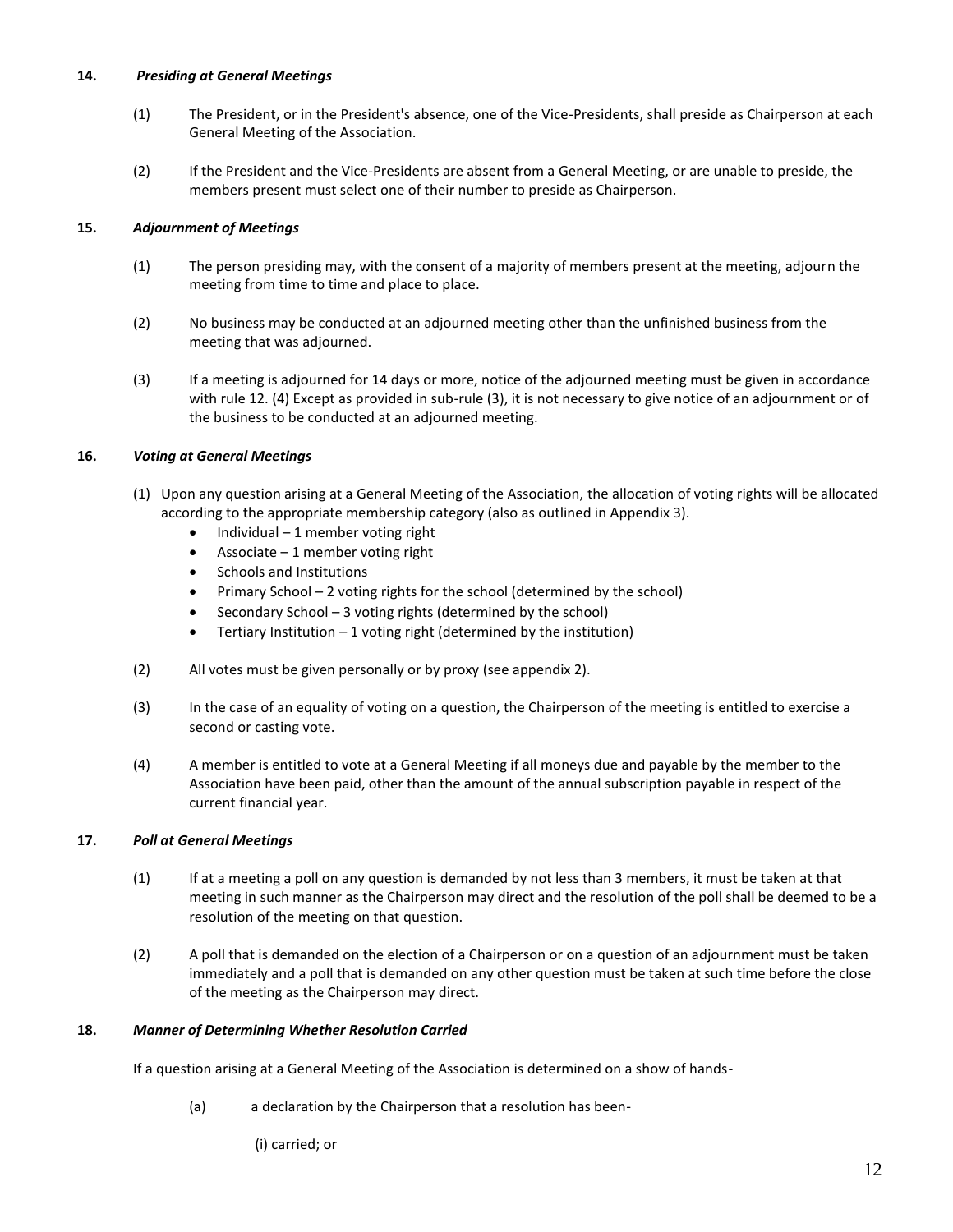(ii) carried unanimously; or

- (iii) carried by a particular majority; or
- (iv) lost; and
- (b) an entry to that effect in the minute book of the Association-- is evidence of the fact, without proof of the number or proportion of the votes recorded in favour of, or against, that resolution.

# **19.** *Proxies*

- (1) Each member is entitled to appoint another member as a proxy by notice given to the Secretary no later than 24 hours before the time of the meeting in respect of which the proxy is appointed.
- (2) The appointment of a proxy must be in writing and signed by the member making the appointment.
- (3) The member appointing the proxy may give specific directions as to how the proxy is to vote on his or her behalf, otherwise the proxy may vote on behalf of the member in any matter as he or she sees fit.
- (4) The Committee has approved a form for the appointment of a proxy (Appendix 2), however the member may use any other form that clearly identifies the person appointed as the member's proxy and that has been signed by the member.
- (5) Notice of a general meeting given to a member under rule 12 must
	- (a) state that the member may appoint another member as a proxy for the meeting; and
	- (b) include a copy of any form that the Committee has approved for the appointment of a proxy.
- (6) A form appointing a proxy must be given to the Chairperson of the meeting before or at the commencement of the meeting.
- (7) A form appointing a proxy sent by post or electronically is of no effect unless it is received by the Association no later than 24 hours before the commencement of the meeting.

# **20.** *Use of Technology*

- (1) A member not physically present at a general meeting may be permitted to participate in the meeting by the use of technology that allows that member and the members present at the meeting to clearly and simultaneously communicate with each other.
- (2) For the purposes of this Part, a member participating in a general meeting as permitted under subrule (1) is taken to be present at the meeting and, if the member votes at the meeting, is taken to have voted in person.

# **21.** *Committee of Management*

- (1) The affairs of the Association shall be managed by the Committee.
- (2) The Committee
	- (a) shall control and manage the business and affairs of the Association; and
	- (b) may, subject to these Rules, the Act and the Regulations, exercise all such powers and functions as may be exercised by the Association other than those powers and functions that are required by these Rules to be exercised by General Meetings of the members of the Association; and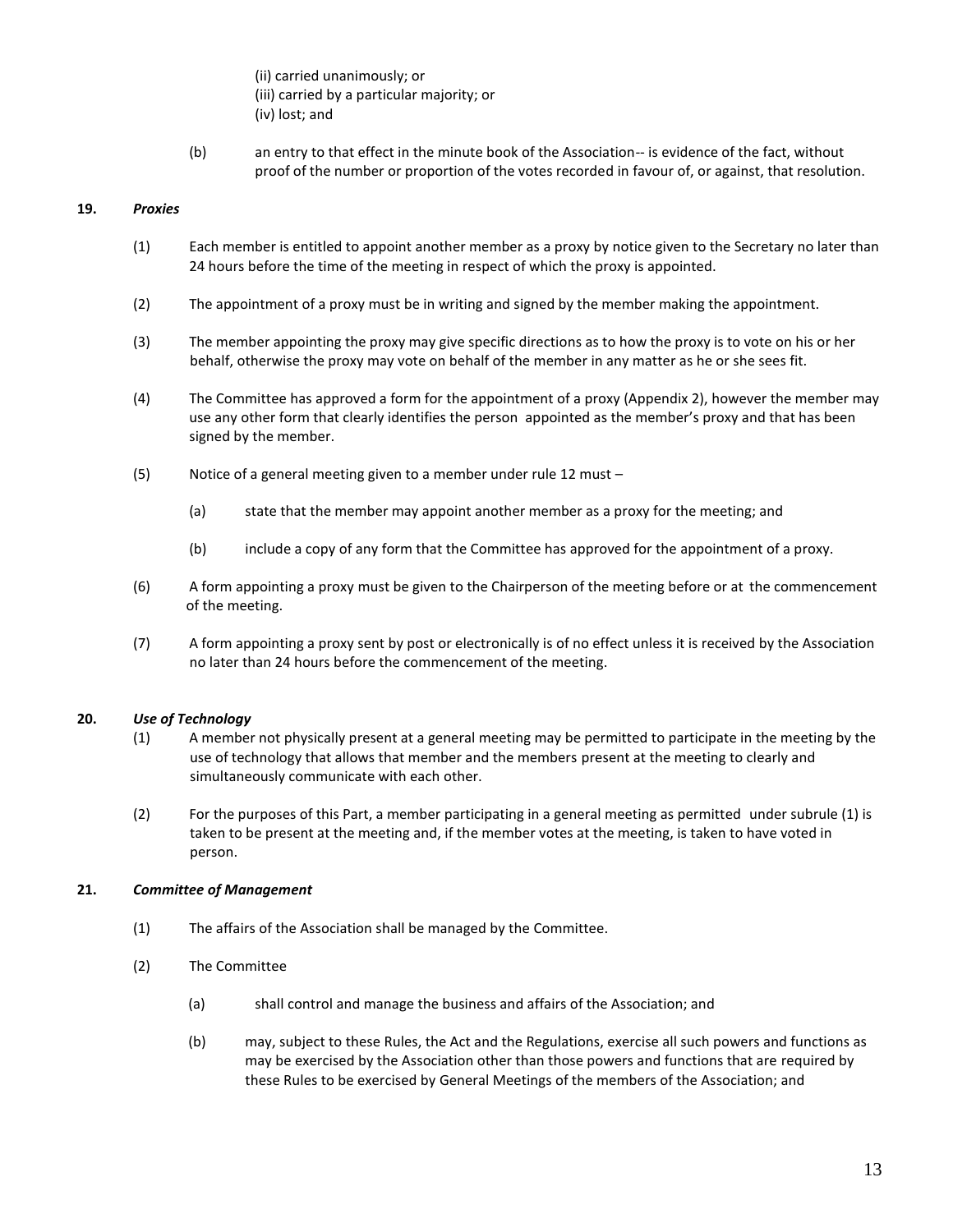- (c) subject to these Rules, the Act and the Regulations, has power to perform all such acts and things as appear to the Committee to be essential for the proper management of the business and affairs of the Association.
- (3) Subject to section 23 of the Act, the Committee shall consist of--
	- (a) the Executive Office Holders of the Association; and
	- (b) a minimum of two ordinary members and a maximum of ten ordinary members, each of whom shall be elected at the Annual General Meeting of the Association in each year.
- (4) The Committee shall have the power to:
	- (a) manage the affairs of the Association within the terms of the Constitution
	- (b) co-opt members or non-members as required for specific tasks
	- (c) remove from Office any of the Executive Office Holders and appoint another Member in the place of the Executive removed or who has resigned or who has ceased to be a Member of the Association
	- (d) appoint and remove staff
	- (e) appoint working parties for special purposes
	- (f) invite other persons to its meetings, but such persons shall not be entitled to hold any voting rights at the meeting/s.

# **22***. Executive Office Holders*

- (1) The Executive Office Holders of the Association shall be--
	- (a) a President;
	- (b) two Vice-Presidents;
	- (c) a Treasurer; and
	- (d) a Secretary, Minute Secretary
	- These officers shall constitute the Executive.
- (2) The provisions of rule 23, so far as they are applicable and with the necessary modifications, apply to and in relation to the election of persons to any of the offices referred to in sub-rule (1).
- (3) Each Executive Office Holder of the Association shall hold office until the Annual General Meeting next following the date of his or her election and is eligible for re-election.
- (4) In the event of a casual vacancy in any office referred to in sub-rule (1), the Committee may appoint one of its members to the vacant office and the member appointed may continue in office up to and including the conclusion of the Annual General Meeting next following the date of the appointment.
- (5) The role of the Executive is detailed as follows:
	- (1) President and in the absence of the President, the Vice President:

Shall be responsible for:

- (a) administration of the Association
- (b) chairing of the Executive meetings
- (c) acting as a key person in the communication with other professional bodies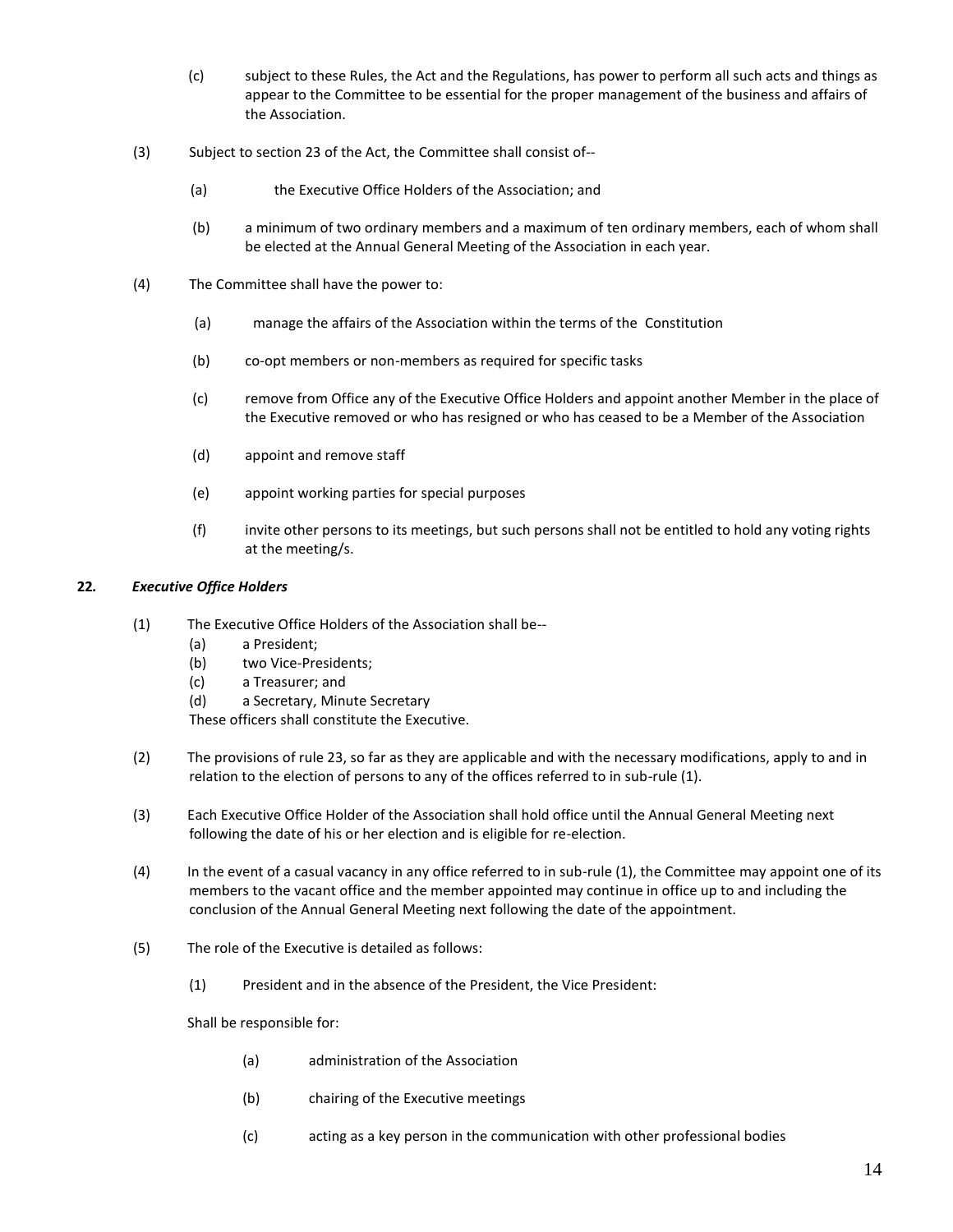- (d) correspondence
- (e) planning.
- (2) Secretary
	- (a) The Secretary must perform any duty or function required under the Act to be performed by the Secretary of an incorporated association.

Under the Act, the Secretary of an incorporated association is responsible for lodging documents of the association with the Registrar.

- (b) The Secretary must
	- (i) maintain the register of members in accordance with rule 18; and
	- (ii) manage the custody of all financial records, books, documents and securities of the Association; and
	- (iii) subject to the Act and these Rules, provide members with access to the register of members, the minutes of general meetings and other books and documents; and
	- (iv) perform any other duty or function imposed on the Secretary by these Rules.
- (c) The Secretary must give to the Registrar notice of his or her appointment within 14 days after the appointment.
- (3) Treasurer
	- (a) The Treasurer must
		- (i) receive all moneys paid to or received by the Association and issue receipts for those moneys in the name of the Association; and
		- (ii) ensure that all moneys received are paid into the account of the Association within 5 working days after receipt; and
		- (iii) make any payments authorised by the Committee or by a general meeting of the Association from the Association's funds; and
		- (iv) ensure cheques are signed by at least 2 Committee members.
	- (b) The Treasurer must
		- (i) ensure that the financial records of the Association are kept in accordance with the Act; and
		- (ii) coordinate the preparation of the financial statements of the Association and their certification by the Committee prior to their submission to the annual general meeting of the Association.
	- (c) The Treasurer must ensure that at least one other committee member has access to the accounts and financial records of the Association.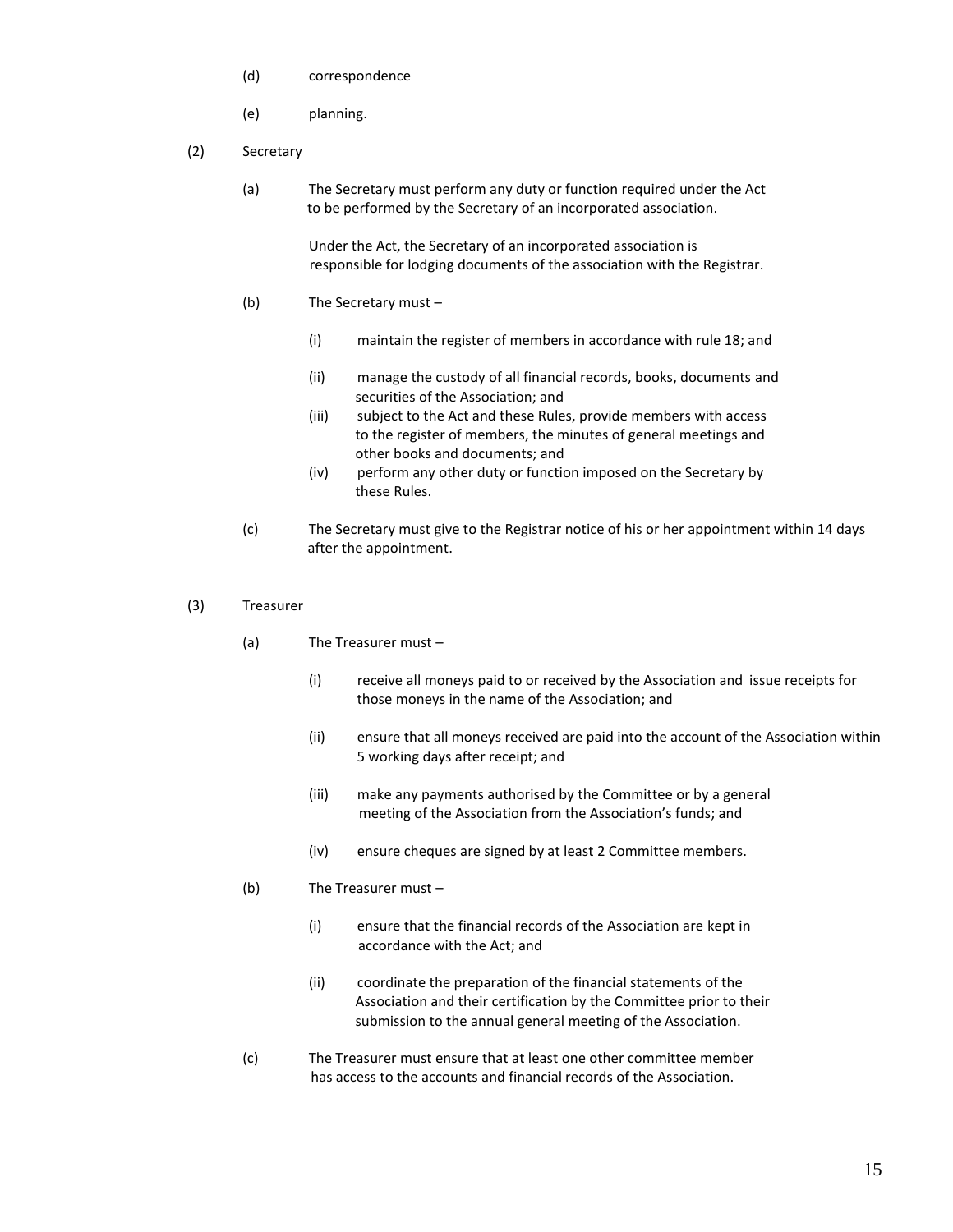- (4) The Executive shall have the powers to recommend to the Committee to:
	- (a) declare a person or institution ineligible for membership if it deems a good cause to exist
	- (b) determine to whom, if any, remuneration of an honorarium shall be paid and shall further determine the sum of such remuneration of honoraria
	- (c) purchase or otherwise acquire property for carrying out the objects of the Association and to sell, exchange or dispose of any property no longer required
	- (d) enter into such agreements as may be necessary for carrying out the objects of the Association
	- (e) engage persons and to pay them salaries if necessary, for services rendered to the Association
	- (f) recommendations can be taken by members of the Association or by the Committee to the Executive with decisions made by Executive as a body.
	- (g) act should the need arise.
- (5) The Executive shall have the power to make recommendations to all members:
	- (a) to hold, take on lease, purchase or otherwise acquire real property and to sell, exchange, mortgage, lease and construct improvements on such property.

#### **23.** *Ordinary Members of the Committee*

- (1) That the maximum number of ordinary members shall not exceed 10.
- (2) Subject to these Rules, each ordinary member of the Committee shall hold office until the Annual General Meeting next after the date of election but is eligible for re-election.
- (3) In the event of a casual vacancy occurring in the office of an ordinary member of the Committee, the Committee may appoint a member of the Association to fill the vacancy and the member appointed shall hold office, subject to these Rules, until the conclusion of the Annual General Meeting next following the date of the appointment.

#### **24.** *Election of Executive Office Holders and Ordinary Committee Members*

- (1) Nominations of candidates for election as Executive Office Holders of the Association or as ordinary members of the Committee must be--
	- (a) made in writing, signed by two members of the Association and accompanied by the written consent of the candidate (which may be endorsed on the form of nomination); and
	- (b) delivered to the Secretary of the Association not less than 14 days before the date fixed for the holding of the Annual General Meeting.
- (2) A candidate may only be nominated for one office, or as an ordinary member of the Committee, prior to the Annual General Meeting.
	- (a) The Secretary may also hold the office of Minute Secretary.
- (3) If insufficient nominations are received to fill all vacancies on the Committee, the candidates nominated shall be deemed to be elected and further nominations may be received at the Annual General Meeting.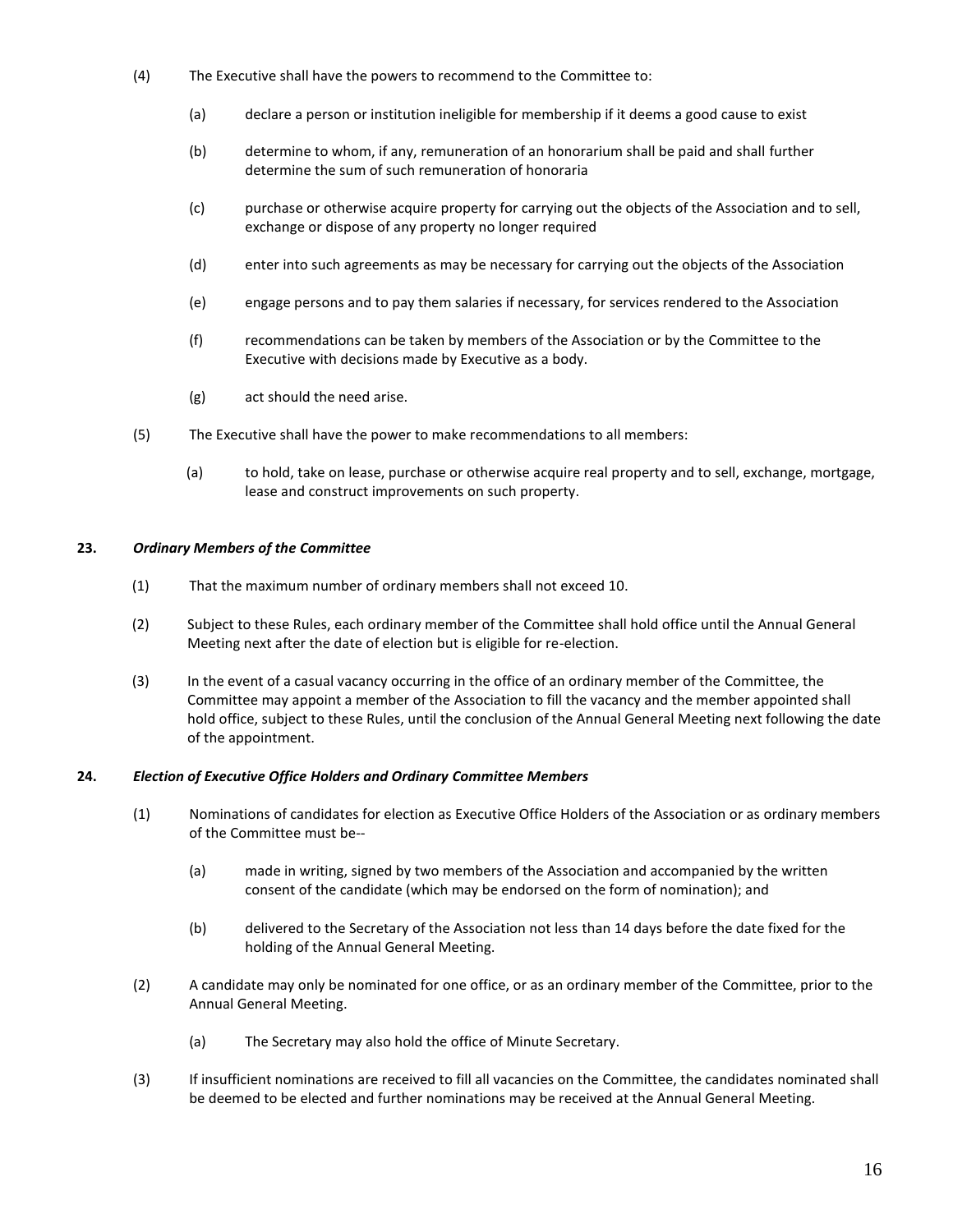- (4) If the number of nominations received is equal to the number of vacancies to be filled, the persons nominated shall be deemed to be elected.
- (5) If the number of nominations exceeds the number of vacancies to be filled, a ballot must be held.
- (6) The ballot for the election of officers and ordinary members of the Committee must be conducted at the Annual General Meeting in such manner as the Committee may direct.

# **25.** *Vacancies*

The office of an Executive Office Holder of the Association, or of an ordinary member of the Committee, becomes vacant if the Executive or Committee member—

- (a) ceases to be a member of the Association; or
- (b) becomes an insolvent under administration within the meaning of the Corporations Law; or
- (c) resigns from office by notice in writing given to the Secretary.

# **26.** *Meetings of the Committee*

- (1) The Committee must meet at least 6 times in each year at such place and such times as the Committee may determine.
- (2) Special meetings of the Committee may be convened by the President or by any 4 members of the Committee.

# **27.** *Notice of Committee meetings*

- (1) Written notice of each Committee meeting must be given to each member of the Committee at least 2 business days before the date of the meeting.
- (2) Written notice must be given to members of the Committee of any special meeting specifying the general nature of the business to be conducted and no other business may be conducted at such a meeting.

#### **28.** *Quorum for Committee meetings*

- (1) Any 5 members of the Committee constitute a quorum for the conduct of the business of a meeting of the Committee.
- (2) No business may be conducted unless a quorum is present.
- $(3)$  If within half an hour of the time appointed for the meeting a quorum is not present—
	- (a) in the case of a special meeting--the meeting lapses;
	- (b) in any other case--the meeting shall stand adjourned to the same place and the same time and day in the following week.
- (4) The Committee may act notwithstanding any vacancy on the Committee.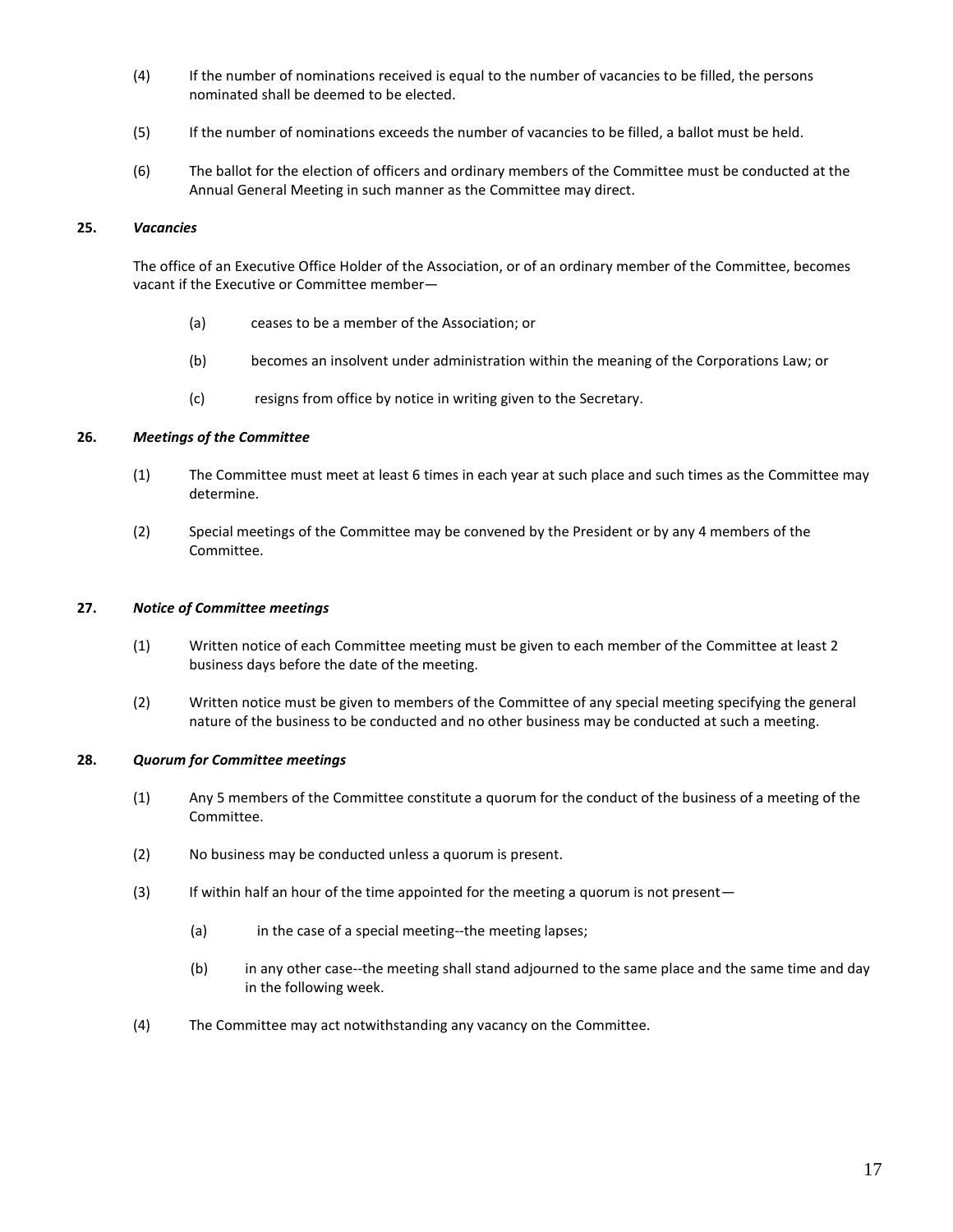#### **29.** *Presiding at Committee meetings*

At meetings of the Committee-

- (a) the President or, in the President's absence, a Vice-President presides; or
- (b) if the President and the Vice-Presidents are absent, or are unable to preside, the members present must choose one of their number to preside.

#### **30.** *Voting at Committee meetings*

- (1) Questions arising at a meeting of the Committee, or at a meeting of any sub-Committee appointed by the Committee, shall be determined on a show of hands or, if a member requests, by a poll taken in such manner as the person presiding at that meeting may determine.
- (2) Each member present at a meeting of the Committee, or at a meeting of any sub-Committee appointed by the Committee (including the person presiding at the meeting), is entitled to one vote and, in the event of an equality of votes on any question, the person presiding may exercise a second or casting vote.

#### **31.** *Removal of Committee member*

- (1) The Association in General Meeting may, by resolution, remove any member of the Committee before the expiration of the member's term of office and appoint another member in his or her place to hold office until the expiration of the term of the first-mentioned member.
- (2) A member who is the subject of a proposed resolution referred to in sub-rule (1) may make representations in writing to the Secretary or President of the Association (not exceeding a reasonable length) and may request that the representations be provided to the members of the Association.
- (3) The Secretary or the President may give a copy of the representations to each member of the Association or, if they are not so given, the member may require that they be read out at the meeting.
- (4) Members may be removed from the Committee if they do not attend or send an apology for 3 consecutive meetings.

#### **32.** *Conflict of interest*

- (1) A Committee member who has a material personal interest in a matter being considered at a Committee meeting must disclose the nature and extent of that interest to the Committee.
- (2) The member
	- (a) must not be present while the matter is being considered at the meeting; and
	- (b) must not vote on the matter.

#### **Note**

- (3) This rule does not apply to a material personal interest
	- (a) that exists only because the member belongs to a class of persons for whose benefit the Association is established; or
	- (b) that the member has in common with all, or a substantial proportion of, the members of the Association.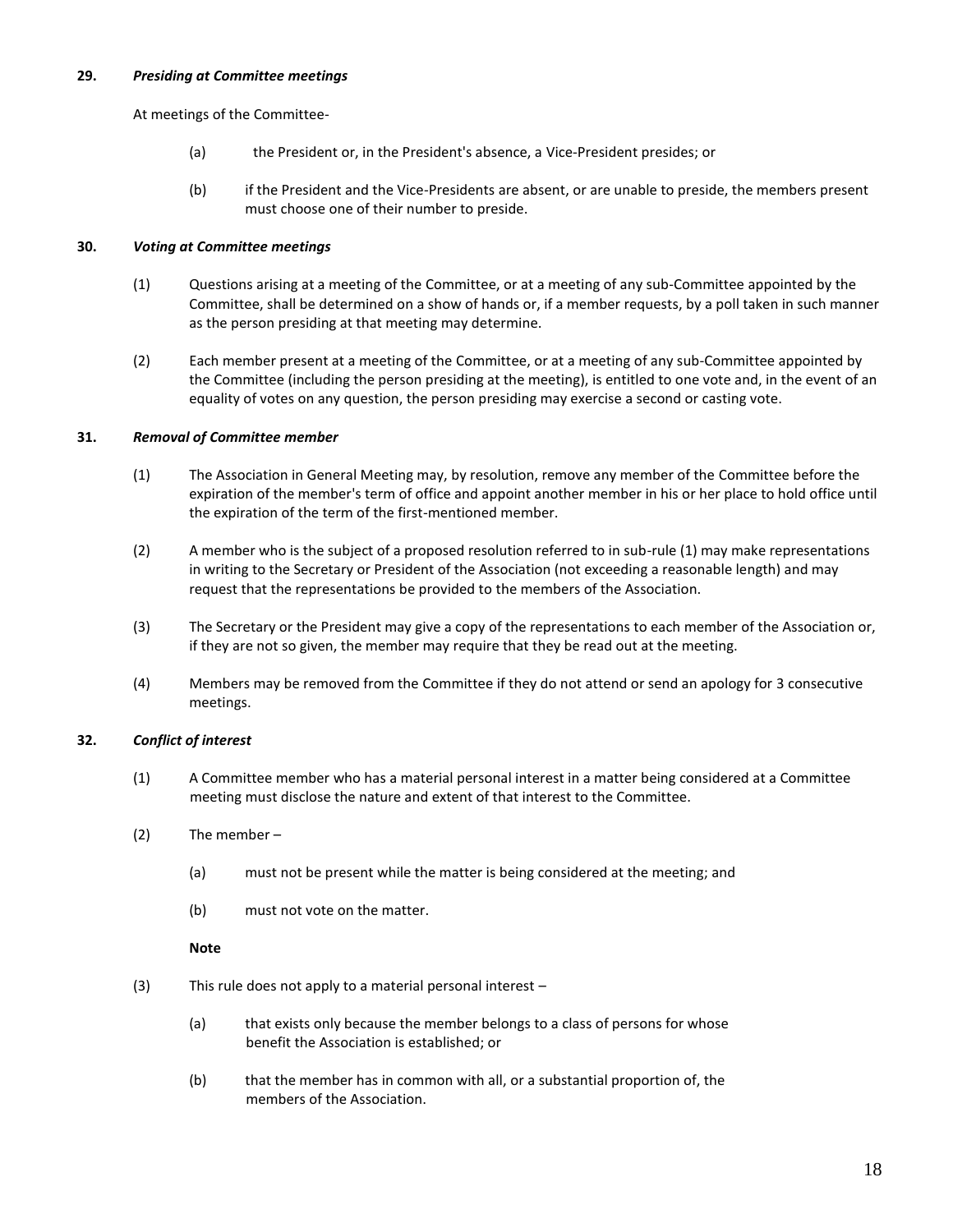#### **33.** *Minutes of Meetings*

- (1) The Committee must ensure that minutes are taken and kept of each general meeting
- (2) The minutes must record the business considered at the meeting, any resolution on which a vote is taken and the result of the vote.
- $(3)$  In addition, the minutes of each annual general meeting must include
	- (a) the names of the members attending the meeting; and
	- (b) proxy forms given to the Chairperson of the meeting under rule 34(6); and
	- (c) the financial statements submitted to the members in accordance with Part 3 (71) of the Act; and
	- (d) the certificate signed by two Committee members certifying that the financial statements give a true and fair view of the financial position and performance of the Association; and
	- (e) any audited accounts and auditor's report or report of a review accompanying the financial statement that are required under the Act.

#### **34.** *Funds*

- (1) The Treasurer of the Association must oversee-
	- (a) collect and receive all moneys due to the Association and make all payments authorised by the Association; and
	- (b) keep correct accounts and books showing the financial affairs of the Association with full details of all receipts and expenditure connected with the activities of the Association.
- (2) All cheques, drafts, bills of exchange, promissory notes and other negotiable instruments must be signed by two members of the Committee.
- (3) The funds of the Association shall be derived from conferences, professional learning activities, publications, sponsorship, student forums, annual subscriptions, donations, sponsorship and such other sources as the Committee determines.
- (4) Funds may be invested in Term Deposits at bank/financial institution nominated and accepted at a Committee meeting. The deposit should not exceed 60% of the current funds held.
- (5) A credit card may be obtained for a DATTA Vic employee, through a bank/financial institution nominated and accepted at a Committee meeting, subject to a \$2000 limitation, for the intention of purchasing goods or other requirements for the work of DATTA Vic or for the purchase of travel and accommodation expenses as required for conference speakers. Purchases of more than \$500 shall be upon the prior approval of at least two Executive signatories.

#### **35.** *Notice to Members*

Except for the requirement in rule 12, any notice that is required to be given to a member, on behalf of the Association, under these Rules may be given by-

(a) delivering the notice to the member personally; or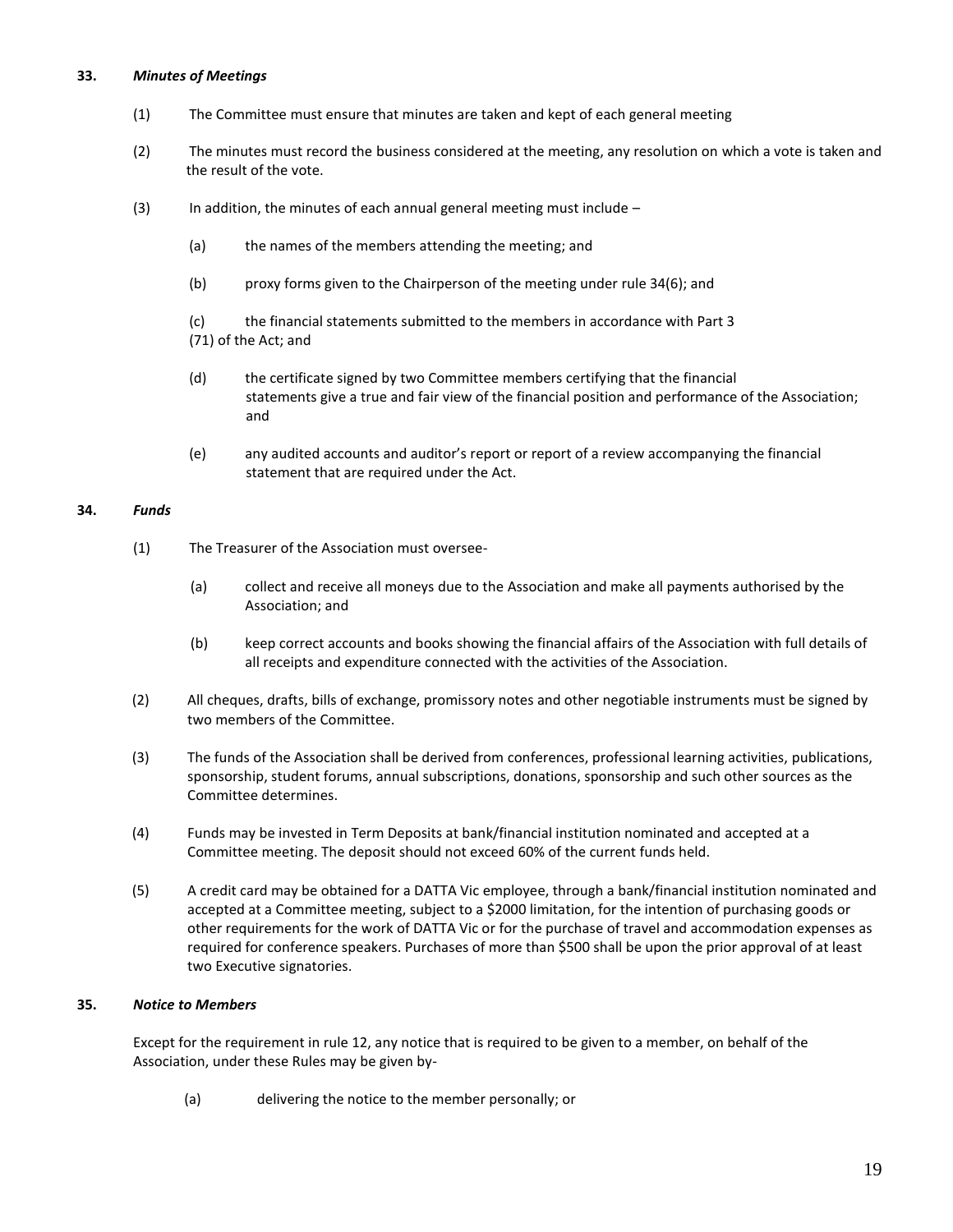- (b) sending it by prepaid post addressed to the member at that member's address shown in the register of members; or
- (c) electronic or facsimile transmission, if the member's electronic or facsimile details are shown in the register of members. If the membership is a school or institution based membership, notice must be sent to a representative at the school or institution via post, electronic or facsimile transmission.

#### **36.** *Winding up*

In the event of the winding up or the cancellation of the incorporation of the Association, the assets of the Association must be disposed of in accordance with the provisions of the Act.

#### **37.** *Custody and Inspection of Books and Records*

- (1) Except as otherwise provided in these Rules, the Secretary must keep in his or her custody or under his or her control all books, documents and securities of the Association.
- (2) All accounts, books, securities and any other relevant documents of the Association must be available for inspection free of charge by any member upon request, at the discretion of the Executive, provided that the member can prove that the information is required for Association business.
- (3) A member may make a copy of any accounts, books, securities and any other relevant documents of the Association at the discretion of the Executive, provided that the member can prove that the information is required for Association business.

# **38.** *Accounts and Auditors*

- (1) The funds of the Association shall comprise all subscriptions and any additional funds that may accrue from the activities of the Association.
- (2) All subscriptions, additional funds and donations to general funds of the Association shall be lodged in a bank account or Credit Union in the name of the Association.
- (3) Signatories for the Association account shall be not less than three of the Executive office holders. The account may be operated by signatures of any two of the signatories.
- (4) There shall be a petty cash amount available to the Secretary and members of the Executive, the amount to be decided by resolution of the Executive, but not to exceed \$200
- (5) At the Annual General Meeting auditors shall be appointed for the ensuing year, for the purposes of auditing the Association accounts and statements, and presenting them at the Annual General Meeting.
- (6) The auditor/s shall be non-member/s.
- (7) The financial year of the Association shall be from  $1<sup>st</sup>$  July to the 30<sup>th</sup> June of the following year.
- (8) The Association is registered for accounting purposes for the Goods and Services Tax
- (9) The Association is registered with the Australian Taxation Department
- (10) The Association Australian Business Number is 97 353 363 318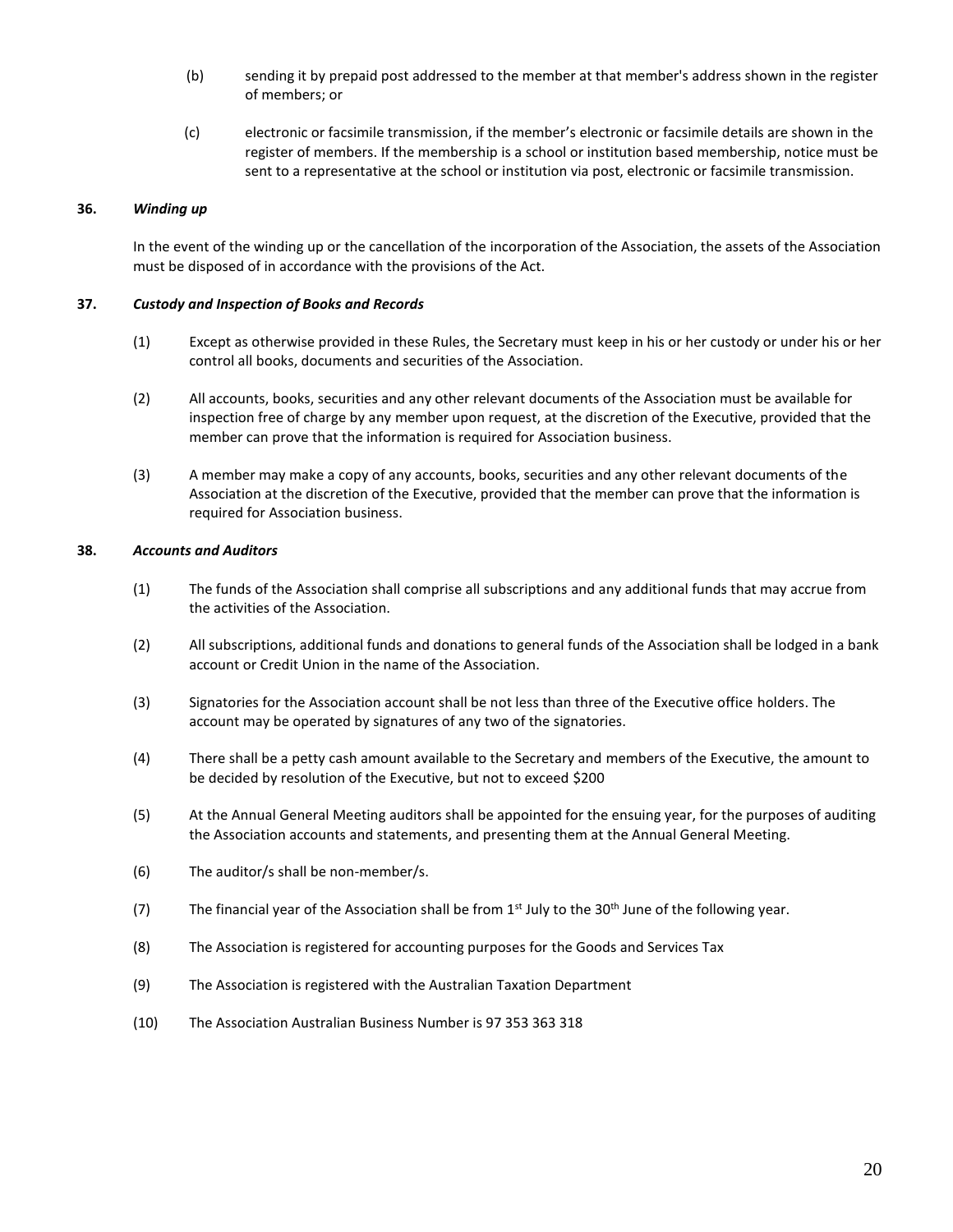# **39.** *Regulations and Alterations of Constitution.*

- (1) The Executive shall have power to make regulations as to matters not provided for in this Constitution, and to vary such regulations.
- (2) No motion for changing the Constitution shall be entertained except at the Annual General Meeting or at a Special General Meeting called for that purpose, and such motion shall require it to be supported by the votes of three-fourths (3/4) of the Full Members present and voting. Notice of such motion shall be given to and by the Executive at least one month before the Meeting and the terms of the motion shall be stated in the circular calling the Meeting, to be sent not less than twenty one (21) days before the date of the meeting.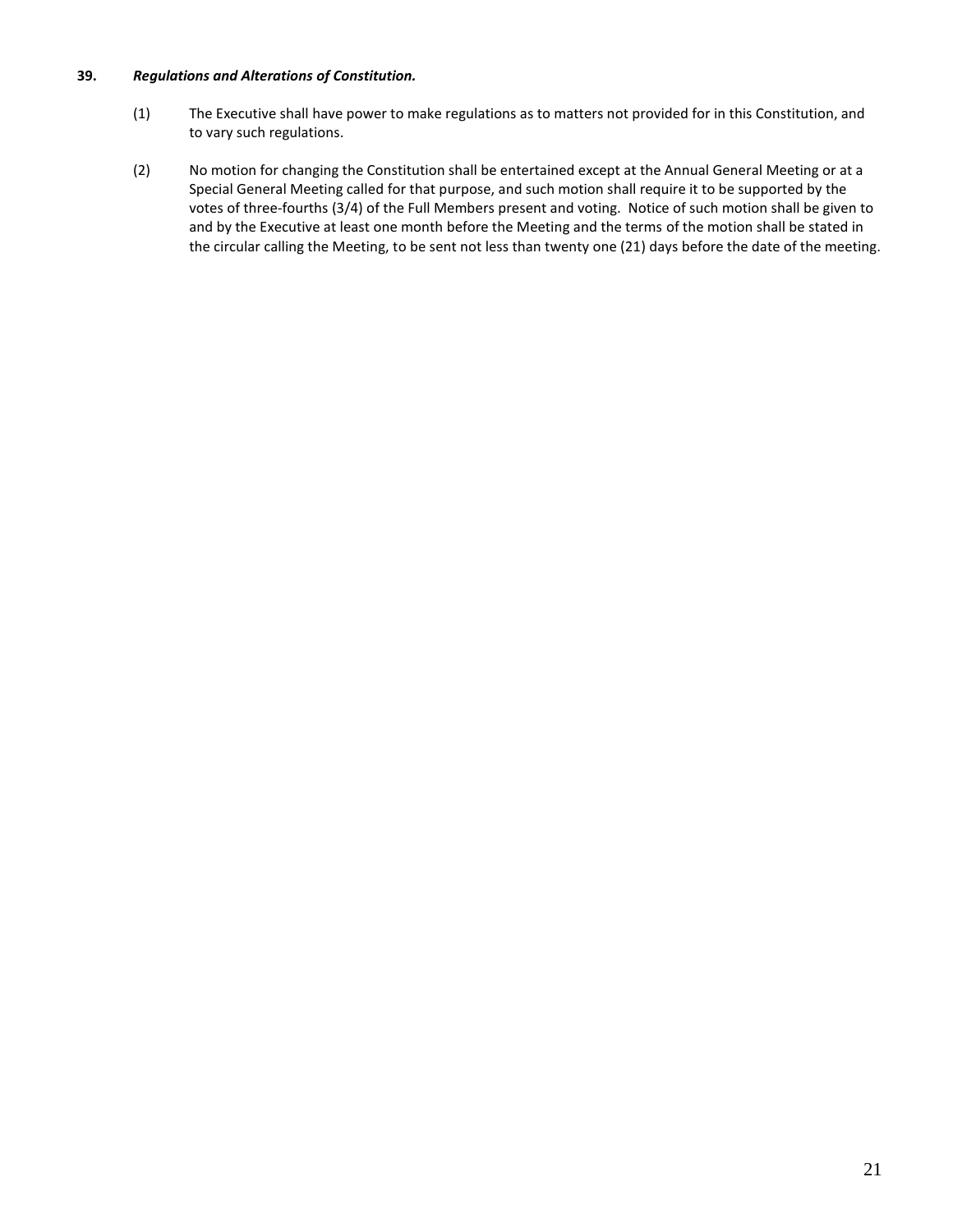# **APPLICATION FOR MEMBERSHIP OF THE DESIGN AND TECHNOLOGY TEACHERS ASSOCIATION VICTORIA COMMITTEE**

# **ABN: 97 315 356 383**

| (name and occupation)                                                                                                  | (address)                                                                                             |  |
|------------------------------------------------------------------------------------------------------------------------|-------------------------------------------------------------------------------------------------------|--|
| apply to become a member of the Design and Technology Teachers Association Victoria Committee                          |                                                                                                       |  |
| of the Association for the time being in force.                                                                        | In the event of my admission as a member of the DATTA Vic Committee, I agree to be bound by the rules |  |
| (Signature of Applicant)                                                                                               | (Date)                                                                                                |  |
|                                                                                                                        |                                                                                                       |  |
| <b>DESIGN AND TECHNOLOGY TEACHERS ASSOCIATION VICTORIA</b>                                                             |                                                                                                       |  |
|                                                                                                                        | nominate the applicant, who is personally known to me, for membership of the Association Committee.   |  |
| (Signature of Proposer)                                                                                                | (Date)                                                                                                |  |
|                                                                                                                        |                                                                                                       |  |
| <b>DESIGN AND TECHNOLOGY TEACHERS ASSOCIATION VICTORIA</b>                                                             |                                                                                                       |  |
| second the nomination of the applicant, who is personally known to me, for membership of the<br>Association Committee. |                                                                                                       |  |
| (Signature of Seconder)                                                                                                | (Date)                                                                                                |  |
| Application into membership accepted                                                                                   |                                                                                                       |  |
| Application into membership declined                                                                                   |                                                                                                       |  |
|                                                                                                                        |                                                                                                       |  |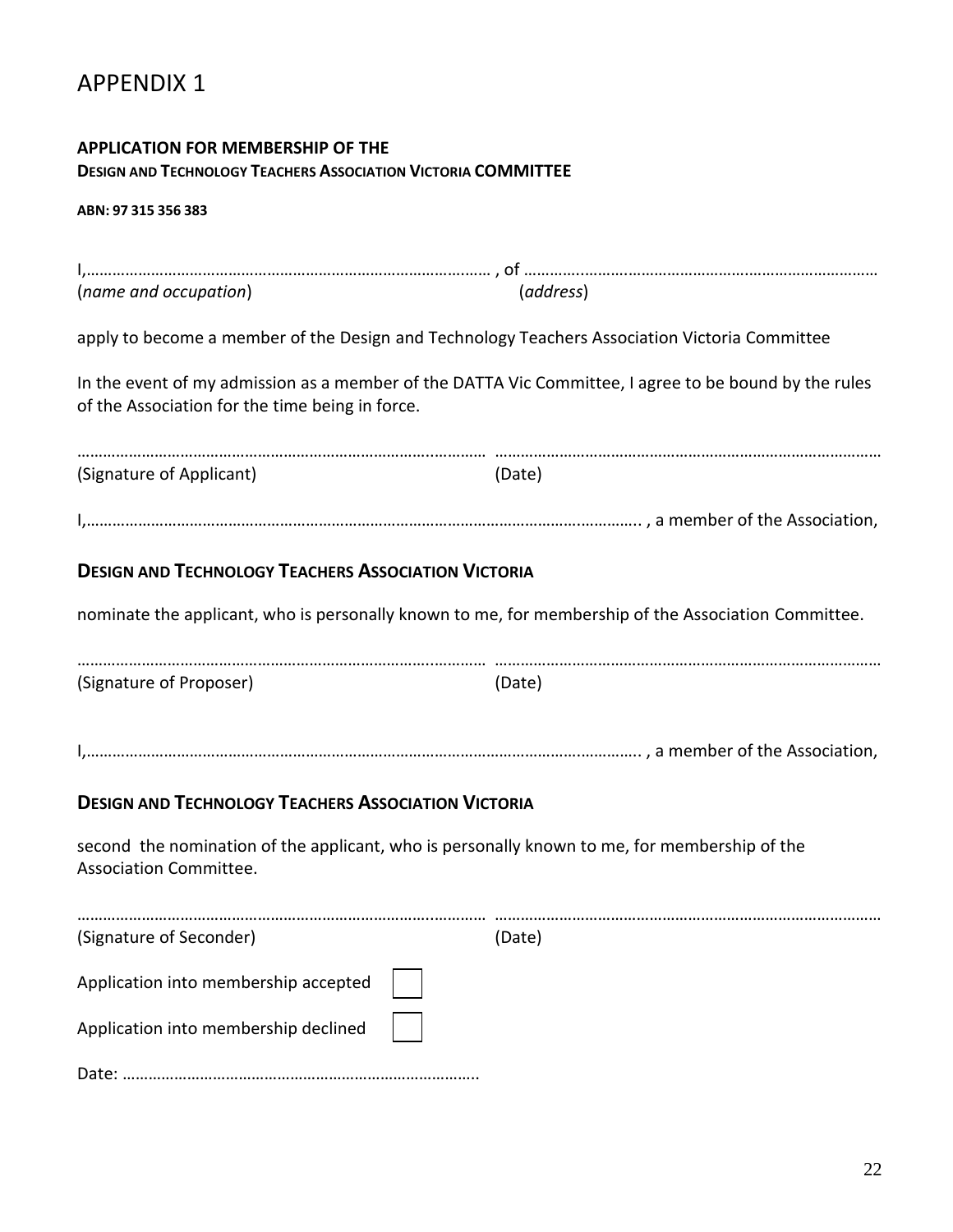# **DATTA Vic Annual General Meeting**

# **Nomination Form For DATTA Vic Committee and Executive**

Nominations are called for the positions listed below. Please return the completed form by scan & email or post to the address below, with attention: Hannah Lewincamp by 14 days prior to the AGM date.

| President                                                                             |  |  |          |
|---------------------------------------------------------------------------------------|--|--|----------|
| Vice President (2)                                                                    |  |  |          |
| Secretary                                                                             |  |  |          |
| Minutes Secretary (can be Secretary)<br>Treasurer<br><b>General Committee Members</b> |  |  |          |
|                                                                                       |  |  | Nominee: |
|                                                                                       |  |  |          |
|                                                                                       |  |  |          |
| Proposer:                                                                             |  |  |          |
|                                                                                       |  |  |          |
|                                                                                       |  |  |          |
| Seconder:                                                                             |  |  |          |
|                                                                                       |  |  |          |
|                                                                                       |  |  |          |
| <b>Nominee Consent</b>                                                                |  |  |          |
|                                                                                       |  |  |          |
|                                                                                       |  |  |          |
|                                                                                       |  |  |          |
|                                                                                       |  |  |          |
|                                                                                       |  |  |          |
|                                                                                       |  |  |          |

DATTA Vic Level 2 The Dream Factory 90 Maribyrnong Street Footscray VIC 3011 P: 03 9349 1538 E: admin@datta.vic.edu.au W: www.datta.vic.edu.au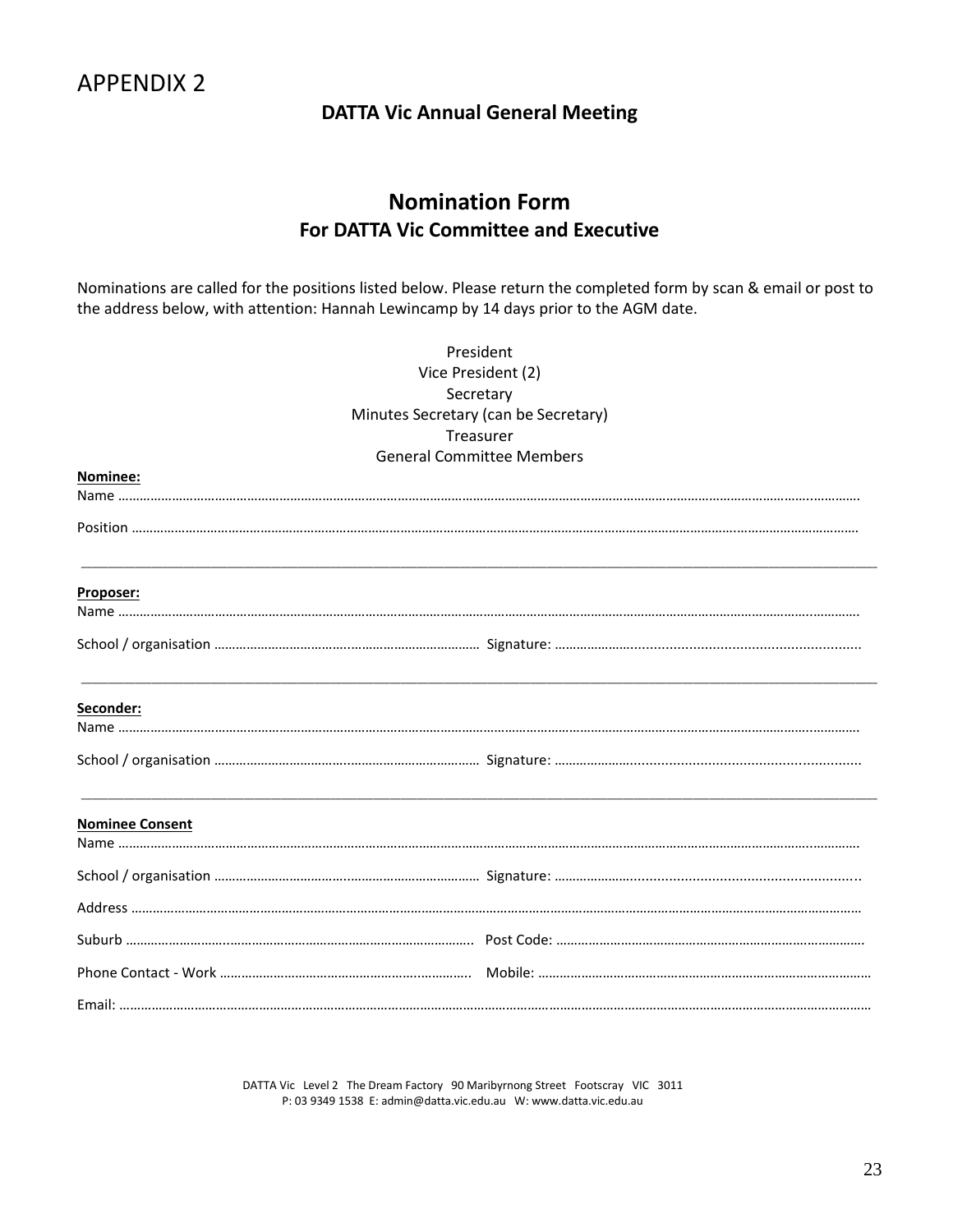# **FORM OF APPOINTMENT OF PROXY FOR MEETING OF DESIGN AND TECHNOLOGY TEACHERS ASSOCIATION VICTORIA**

# **ABN: 97 315 356 383**

| (name)                                                                                                                                  |
|-----------------------------------------------------------------------------------------------------------------------------------------|
| (address)                                                                                                                               |
| being a member of<br><b>DESIGN AND TECHNOLOGY TEACHERS ASSOCIATION VICTORIA</b>                                                         |
| (name of proxy holder)                                                                                                                  |
| (address of proxy holder)                                                                                                               |
| being a member of that Incorporated Association, as my proxy to:                                                                        |
| vote for me on my behalf at the Annual/Special* General Meeting of the Association<br>(insert details of resolution).                   |
| <b>OR</b>                                                                                                                               |
| I authorise my proxy to vote on my behalf at their discretion in respect of the following resolution (insert details of<br>resolution). |
| to be held on-                                                                                                                          |
| (date of meeting)                                                                                                                       |
| and at any adjournment of that meeting.                                                                                                 |

………………………………………………………………………………………………………………..….. ……………………………………………………………………………

(Signed) (Date)

\* Delete if not applicable